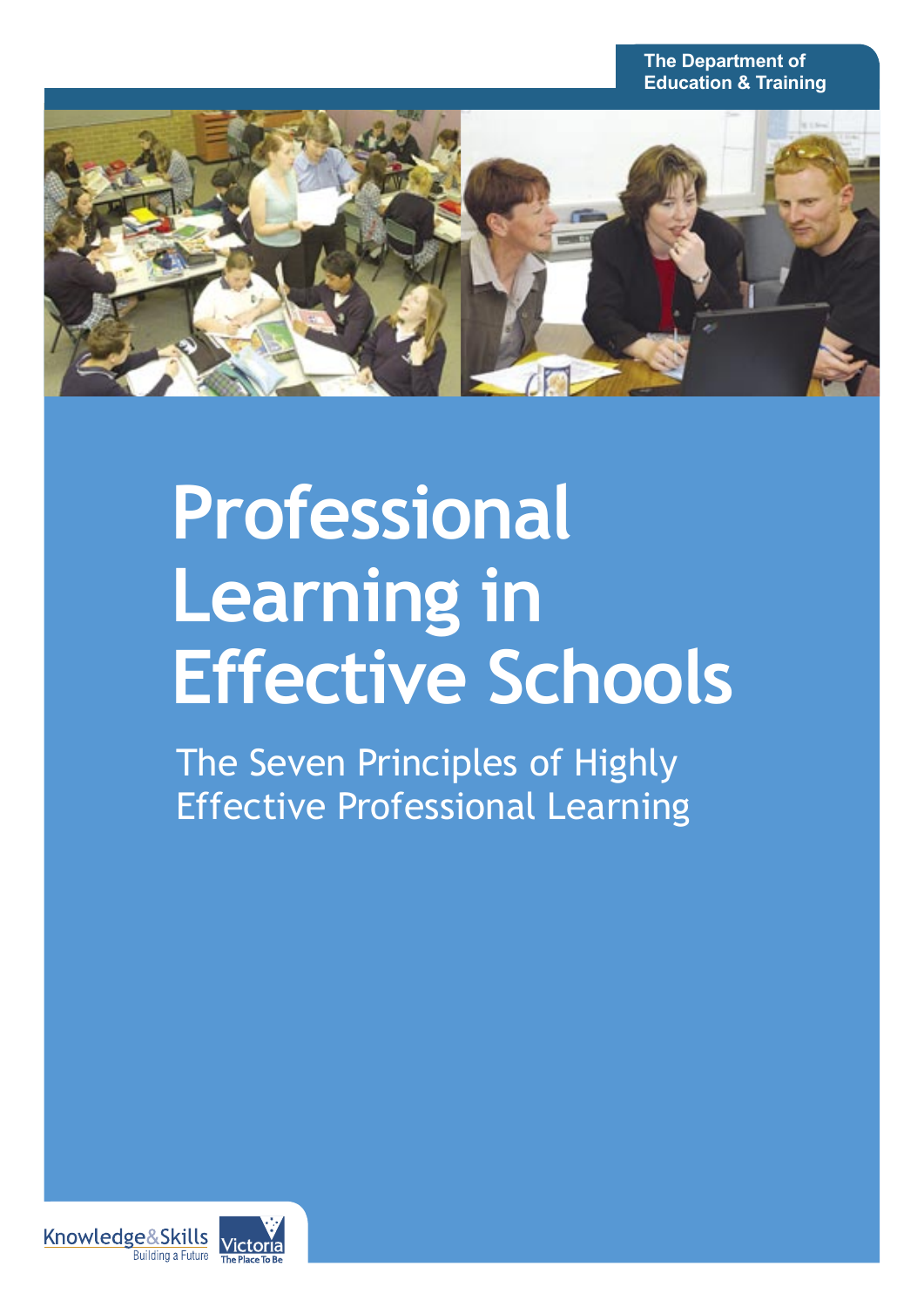Published by Leadership and Teacher Development Branch Office of School Education Department of Education & Training Melbourne July 2005

Also published on http://www.sofweb.vic.edu.au/blueprint/fs5/default.asp

© Copyright State of Victoria 2005

This publication is copyright. This publication may be copied for use by Victorian government schools. Except as permitted above, no part may be reproduced by any process except in accordance with the provisions of the *Copyright Act 1968*.

Authorised by Department of Education & Training, 2 Treasury Place, East Melbourne, Victoria, 3002

Printed by McLaren Press, 11–19 Lithgow Street, Abbotsford, Victoria, 3067.

ISBN 0 7594 0402 X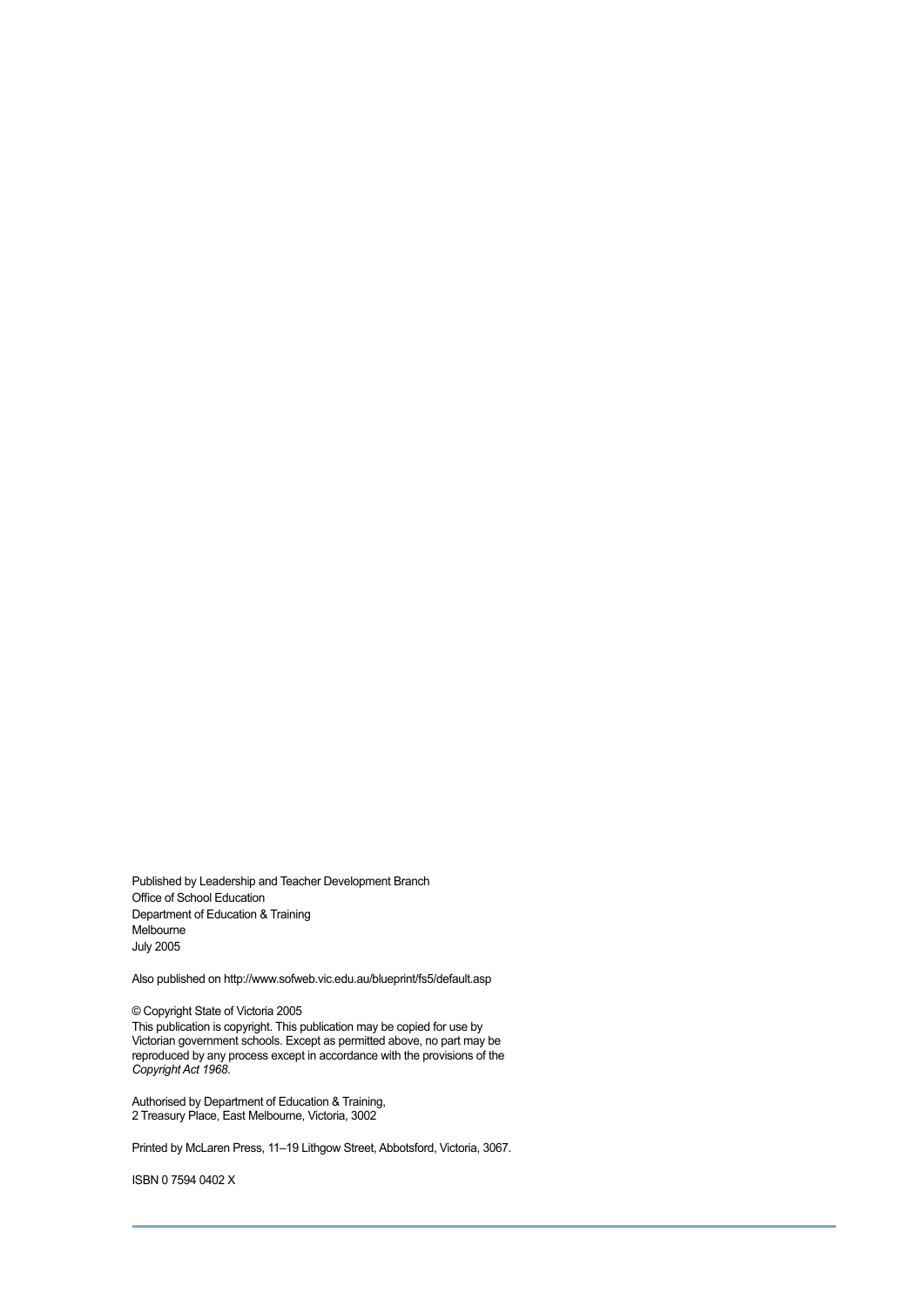### **Foreword**

*A central part of the practice of improvement should be to make the connection between teaching practice and student learning more direct and clear. The present generation of students deserve the*  best practice we can give them and their learning should not be mortgaged against the probability that *something good will happen for future generations. Improvement should be focused directly on the classroom experience of today's students (*Bridging the Gap Between Standards and Achievement: The Imperative for Professional Development in Education*, Richard Elmore 2002, p. 31).*

The success of the Government's *Blueprint* reform agenda for the Victorian government education system rests ultimately with our teachers and educational leaders. If we are to realise continuous improvement in the quality of teaching and learning in our classrooms, schools and system we must build the capacity of our educators to meet these expectations.

This will require more than simply allocating additional resources for professional development programs. It will require us to understand what teachers must know and do to improve student learning. Most importantly, we need a model of learning that informs all the opportunities provided for teachers to engage in the improvement of their practice over time.

*Professional Learning in Effective Schools* outlines a vision for professional learning in Victorian government schools. It unpacks the seven principles of highly effective professional learning, which were identified by the Department of Education & Training in 2004, and describes the conditions that support the implementation of the Principles. The paper will be used to inform the design of teacher learning initiatives at all levels of the system – school, network, region and centre.

As a school system, we have a shared responsibility to improve student learning outcomes. We also have a reciprocal responsibility to provide teachers with extended opportunities to build on what they already know about effective learning and teaching.

I hope that the seven principles of highly effective professional learning discussed in this paper inform and enrich conversations in your school community about the importance of providing quality learning opportunities for all teachers.

I amell tager

**Darrell Fraser** Deputy Secretary Office of School Education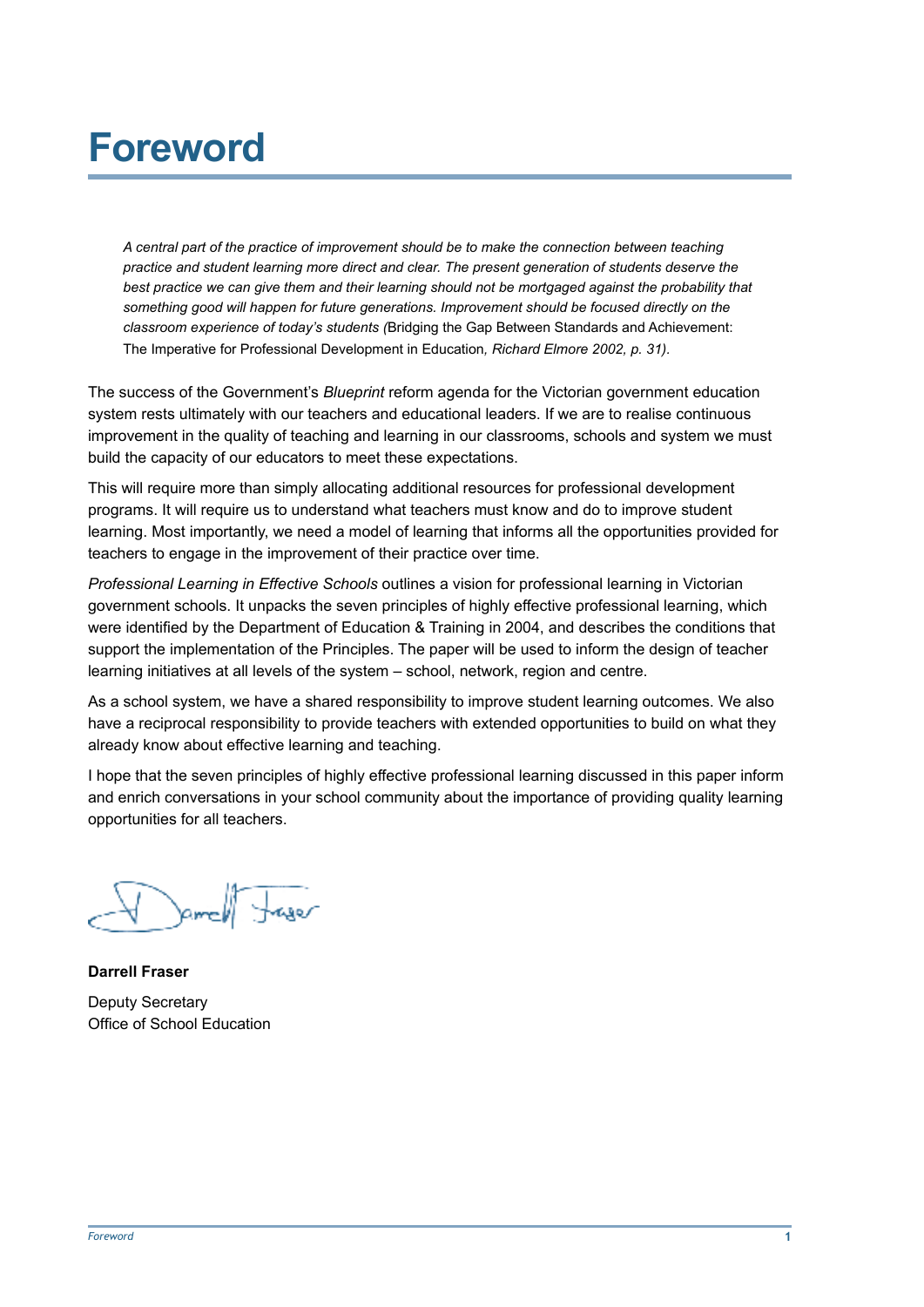## **Introduction**

Teaching is complex and demanding work that requires highly specialised skills and knowledge to impact significantly on student learning. Improving the learning outcomes of all students regardless of their socioeconomic background or geographic location is the Victorian Government's key objective for education. This objective is embedded in the *Blueprint for Government Schools* (Department of Education & Training 2003), which outlines the Government's education reform agenda. In recognition of the correlation between effective teaching and student achievement, enhancing the skills and knowledge of the education workforce is a key *Blueprint* priority.

This paper outlines a vision for professional learning in Victorian government schools, in which teachers engage in effective, ongoing professional learning to develop progressively higher levels of expertise. It builds on an earlier paper titled *The Professional Learning of Teachers* (Department of Education & Training 2004a), which identifies seven principles of highly effective professional learning (the Principles, Appendix A). The Principles make explicit the key characteristics of effective professional learning and provide a common language for describing good practice. Central to the vision is recognition that, as professionals, teachers need to update their skills and knowledge continuously, not only in response to a changing world but in response to new research and emerging knowledge about learning and teaching.

*Professional Learning in Effective Schools* uses the Department of Education & Training's Effective Schools Model (Appendix B) to illustrate the culture and conditions necessary to implement an effective professional learning program (adapted from Sammons, Hillman & Mortimore 1995). It unpacks the principles of highly effective professional learning and, through the lens of effective leadership, learning communities, professional learning teams and the concept of a performance and development culture, shows what the Principles look like in practice.

### Rationale for effective professional learning

The *Blueprint for Government Schools* places teacher quality at the very centre of learning. It is based on research that consistently highlights the quality of teachers as a key determinant of variation in student achievement (Ferguson & Ladd 1996; Wenglinsky 2000; Darling-Hammond 2000). The research asserts that, in order to be effective, teachers need a deep understanding of their subject area, knowledge of how students learn specific subject matter and a range of strategies and practices that support student learning. The research also affirms that engaging teachers in high quality professional learning is the most successful way to improve teacher effectiveness (Greenwald, Hedges & Laine 1995; Guskey & Huberman 1995; Elmore & Burney 1997; Hawley & Valli 1999; Elmore 2002).

Furthermore, teaching is a dynamic profession and, as new knowledge about teaching and learning emerges, new types of expertise are required by educators. Teachers must keep abreast of this knowledge base and use it to continually refine their conceptual and pedagogical skills. The field of inquiry that has had most significance for teachers and teaching is that of how students learn. The growing evidence base about student learning forms a compelling case for engaging teachers in highly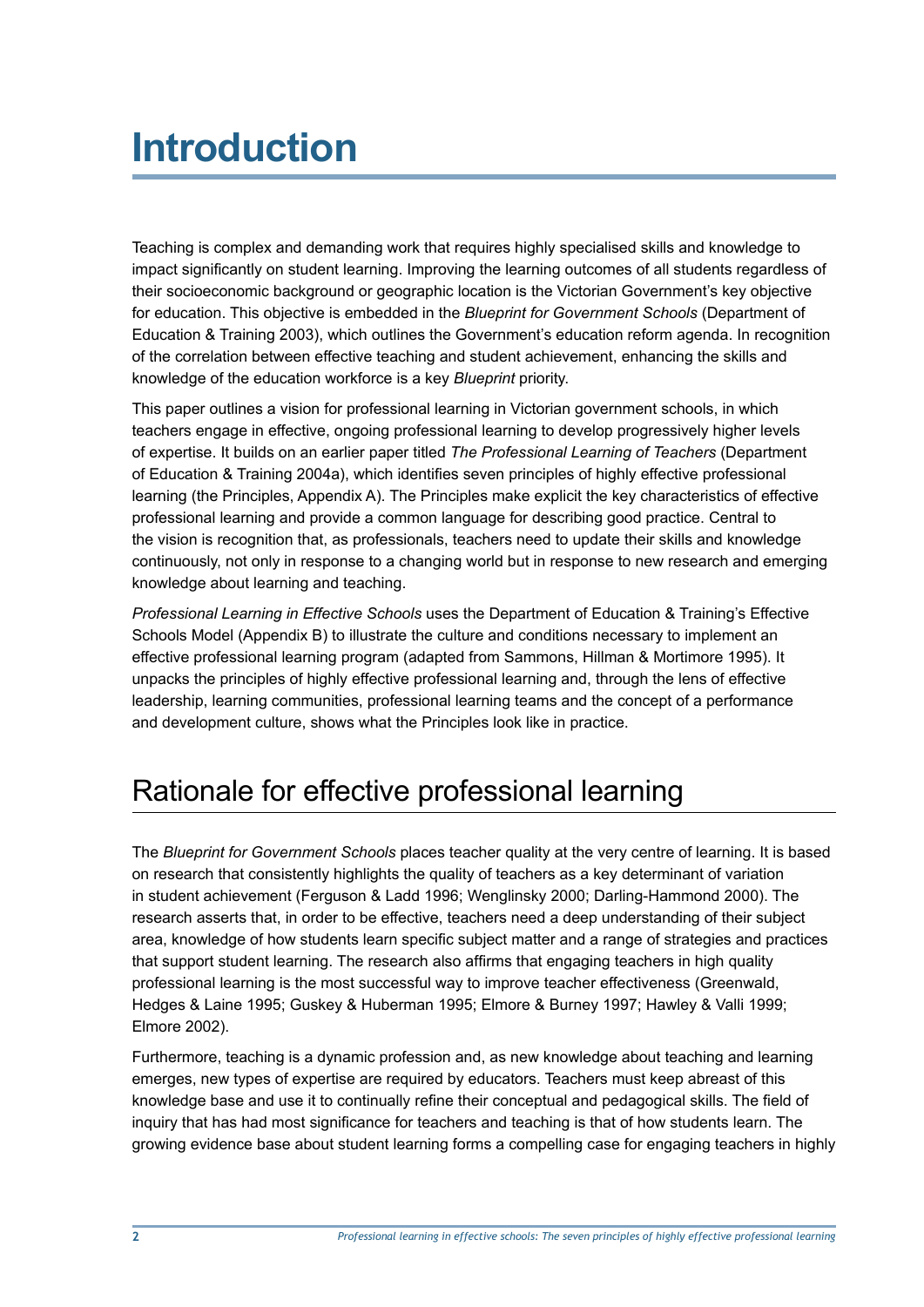effective professional learning and has profound implications for what is taught, how it is taught, and how learning is assessed (Bransford et al. 2000).

The *Blueprint* is informed by research on learning and learners and on teachers and teaching. The *Victorian Essential Learning Standards* (Victorian Curriculum and Assessment Authority 2005), which define what students should know and be able to do at different levels of schooling, are based on recent research on the learning process and how students develop expertise in different intellectual domains (Bransford et al. 2000). The Standards are focused on learning for understanding and developing students who can apply their knowledge beyond the classroom to new and different situations. The assessment principles that will accompany the Standards are also designed to reflect how students actually learn and to support teachers to measure student progress against the Standards.

Concurrently, the *Principles of Learning and Teaching P–12* provide a basis for teachers to purposely select appropriate teaching strategies, review their teaching practices and identify key areas for improvement (Department of Education & Training 2004b). They are derived from research on effective teacher practice and encapsulate those theories of learning that impact on teaching and the design of successful learning environments.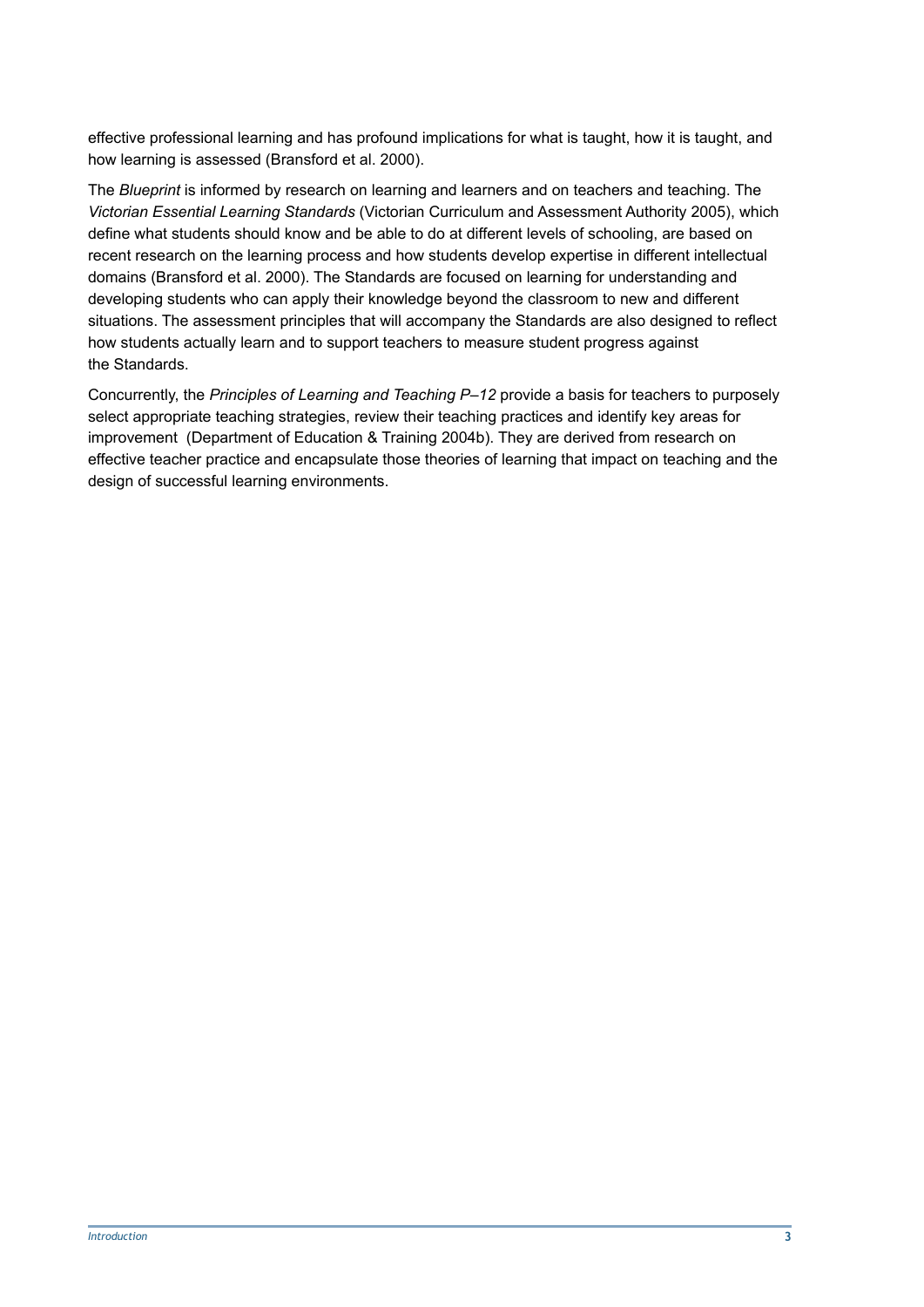### **A vision for professional learning in Victorian government schools**

The main aim of the Department of Education & Training is 'an assured future for all Victorians and a prosperous society through learning'. The *Blueprint* contributes to the achievement of this aim through a number of initiatives designed to support all young people to become creative, adaptable and selfdirected learners. Professional learning for teachers plays a critical role in this endeavour by equipping them with the expertise, skills and knowledge they need to develop these capacities in students.

The seven principles of highly effective professional learning restated in this paper call for professional learning that is collaborative, embedded in teacher practice and aimed at bridging the gap between what students are capable of doing and actual student performance. Professional learning that is consistent with the Principles is ongoing, school-based and directly relevant to the daily work of teachers. Student outcomes data provides the focus of professional learning and is used to evaluate the impact of that learning on teacher practice and student achievement.

The Principles contest a common belief that professional development is an individual and selfimprovement task, removed from the school context and not explicitly linked to the improvement of student learning. Effective professional learning runs at odds with traditional professional development programs in the form of one-off seminars, conferences and workshops. Research shows that one-off events usually do not appreciably enhance the learning of teachers or their students. They only work when they provide opportunities for teachers to test their learnings in the classroom and include followup and feedback (McRae et al. 2001; Hawley & Valli 1999; Little 1999).

At a broader and more ambitious level, the Principles will lay the foundations for the development of a culture where schools are routinely and typically seen as places where both teachers and students learn, where professional learning is a normal part of every teacher's daily routine rather than something extra that teachers are required to do. In short, they aim to embed professional learning in the daily work and culture of every school and the system as a whole.

### The skills and knowledge of an effective teacher

Effective professional learning focuses on developing the core attributes of an effective teacher. It enhances teachers' understanding of the content they teach and equips them with a range of strategies that enable their students to learn that content. It is directed towards providing teachers with the skills to teach and assess for deep understanding and to develop students' metacognitive skills.

The skills and knowledge of an effective teacher are defined in the Department of Education & Training's *Dimensions of Teaching and Professional Standards* (2004c; see also Victorian Institute of Teaching 2004). It encompasses the following three elements of teaching shown to be most effective in *How People Learn: Brain, Mind, Experience and School* (Bransford et al. 2000, pp. 19–21), an authoritative summation of the research on how students learn and the environments that support learning.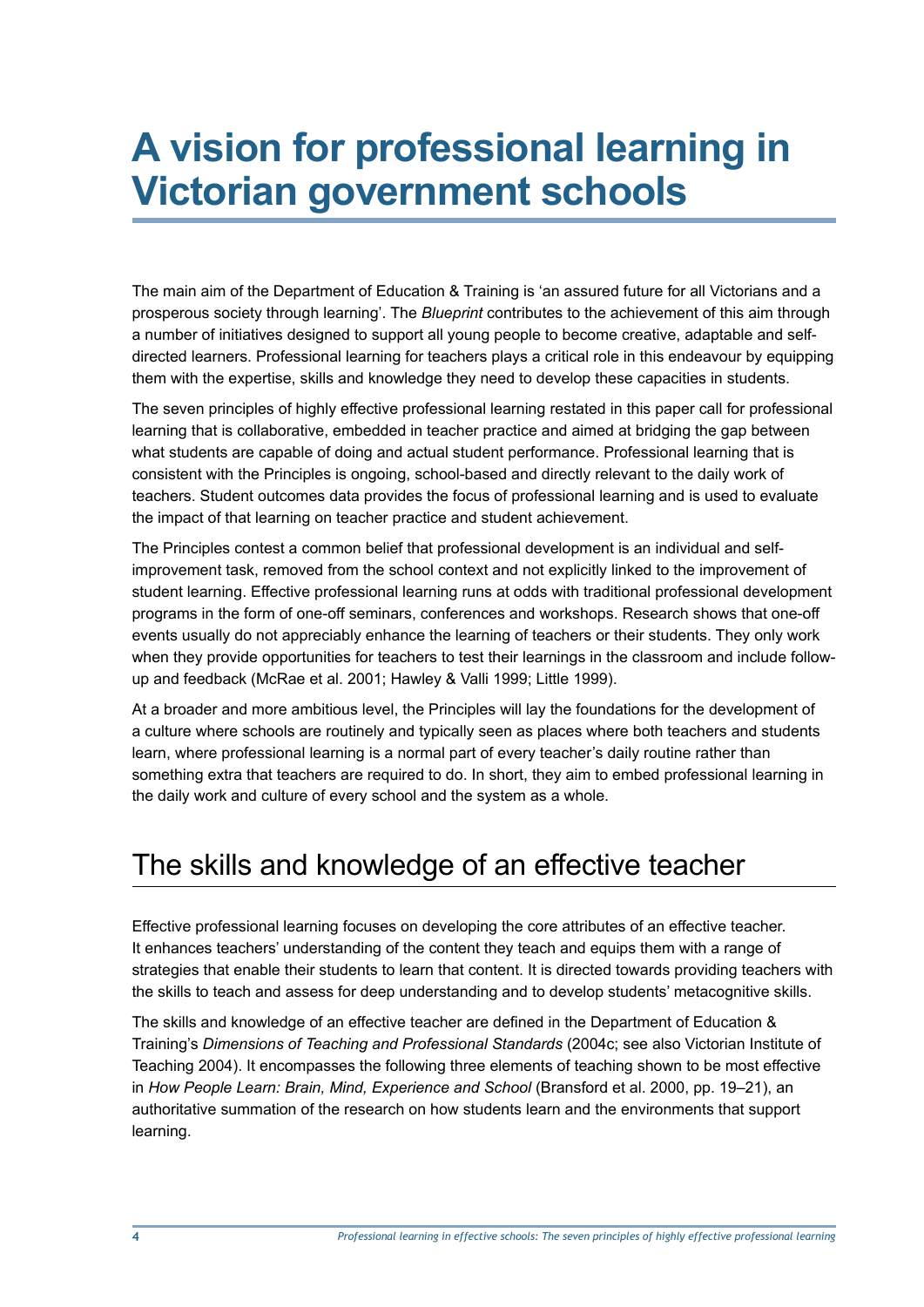#### *1. Effective teachers draw out and work with the pre-existing understandings that their students bring with them.*

Effective teachers will actively inquire into students' thinking, creating classroom tasks and conditions under which student thinking can be revealed. Students' initial conceptions then provide the foundation on which the more formal understandings of the subject matter are built.

Frequent, formative assessment is used by effective teachers to make students' thinking visible to themselves, their peers and their teacher and to monitor student learning progress. Assessments tap students' understanding rather than merely the ability to repeat facts or perform isolated tasks. They also provide feedback to guide modification and refinement in students' thinking, teaching practice and curriculum and planning.

Effective teachers are aware of preconceptions that affect the mastery of particular subjects. They draw out misconceptions and work with students' preconceptions so that students build on them, challenge them and, where appropriate, replace them.

#### *2. Effective teachers teach some subject matter in depth, providing many examples in which the same concept is at work and providing a firm foundation of factual knowledge.*

Effective teachers undertake in-depth coverage of fewer topics in a subject area rather than covering all topics superficially in order for key concepts in that discipline to be understood. The goal of coverage is not abandoned entirely. However, there must be sufficient in-depth study to allow students to grasp the defining concepts in specific discipline domains.

Effective teachers come to teaching with experience of in-depth study of the subject area – the facts, concepts and procedures that underpin a discipline and the relationships between them. They have a solid understanding of the growth and development of students' thinking about these concepts.

Assessment tests deep understanding rather than surface knowledge. Because assessment is the tool by which teachers are held accountable, effective teachers align new assessment tools with new approaches to teaching, including the aim of teaching for understanding.

#### *3. Effective teachers focus on the teaching of metacognitive skills, integrating those skills into the curriculum in a variety of subject areas.*

The process of metacognition is clearly explained and modelled by effective teachers. Metacognition, or 'thinking about thinking', refers to higher order thinking that involves being aware of, and having control over, the thinking processes involved in learning. Metacognitive activities include planning how to approach a given learning task, monitoring comprehension, and evaluating progress toward the completion of a task.

Effective teachers understand that metacognitive skills are essential for independent learning. Activities that develop metacognitive ability are consciously integrated into the curriculum and the teaching of all subject matter.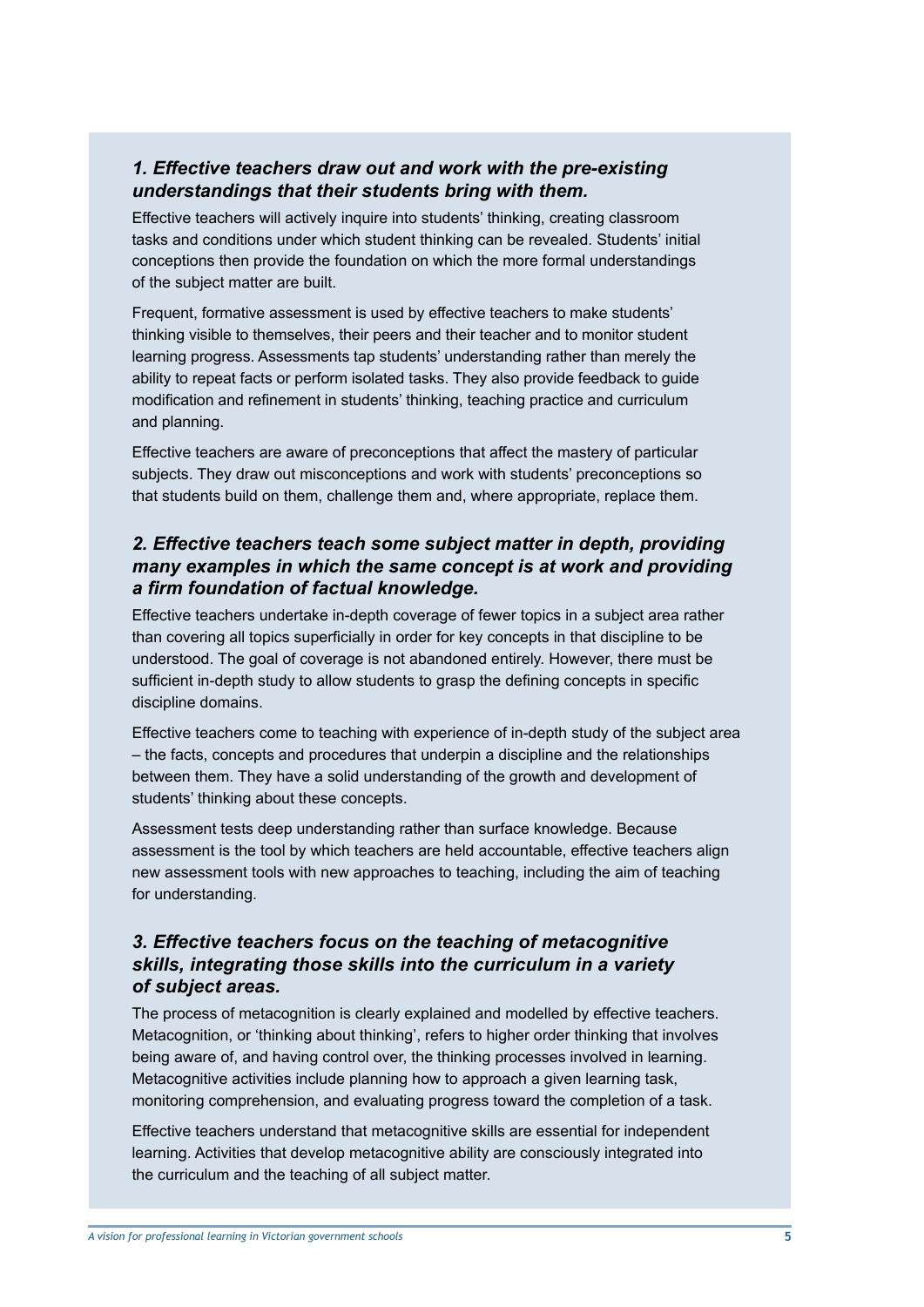The skills and knowledge of an effective teacher are summarised by Bransford et al. as follows:

*Expert teachers have a firm understanding of their respective disciplines, knowledge of the conceptual barriers that students face in learning about the discipline, and knowledge of effective strategies for working with students. Teachers' knowledge of their disciplines provides a cognitive roadmap to guide their assignments to students, to gauge student progress, and to support the questions students ask. The teachers focus on understanding rather than memorisation and routine procedures to follow, and they engage students in activities that help students reflect on their own learning and understanding (p. 188).*

### Professional learning in a performance and development culture

A key initiative in the Department of Education & Training's reform agenda is *Creating and Supporting a Performance and Development Culture* (2004d). This initiative enables schools to develop an understanding of the conditions and practices that are necessary to create and support a performance and development culture through the provision of a flexible, transparent accountability framework. It is based upon an accreditation process, the first part of which is self-assessment gathered from multiple sources of school and student outcomes data. The initiative's Self-assessment Framework articulates how schools can use their data to align teachers' individual learning needs with school priorities, goals for student learning and teacher professional learning. The accreditation process comprises five elements:

- 1. induction for teachers new to the school
- 2. use of multiple sources of feedback on teacher effectiveness for individual teachers and teams of teachers
- 3. customised individual teacher development plans based on individual development needs
- 4. quality professional development to meet individual development needs
- 5. belief by teachers that the school has a performance and development culture.

The Performance and Development Culture Self-Assessment process provides an opportunity for schools to engage their teachers in highly effective professional learning. The significant benefits of this process to schools, including enhanced student outcomes, can be maximised by the provision of effective professional learning to address areas for improvement of individual teachers' professional practice. The collaborative nature of effective professional learning, combined with the enriching, supportive and motivating environment that a performance and development culture generates, has the capacity to realise significant school improvement.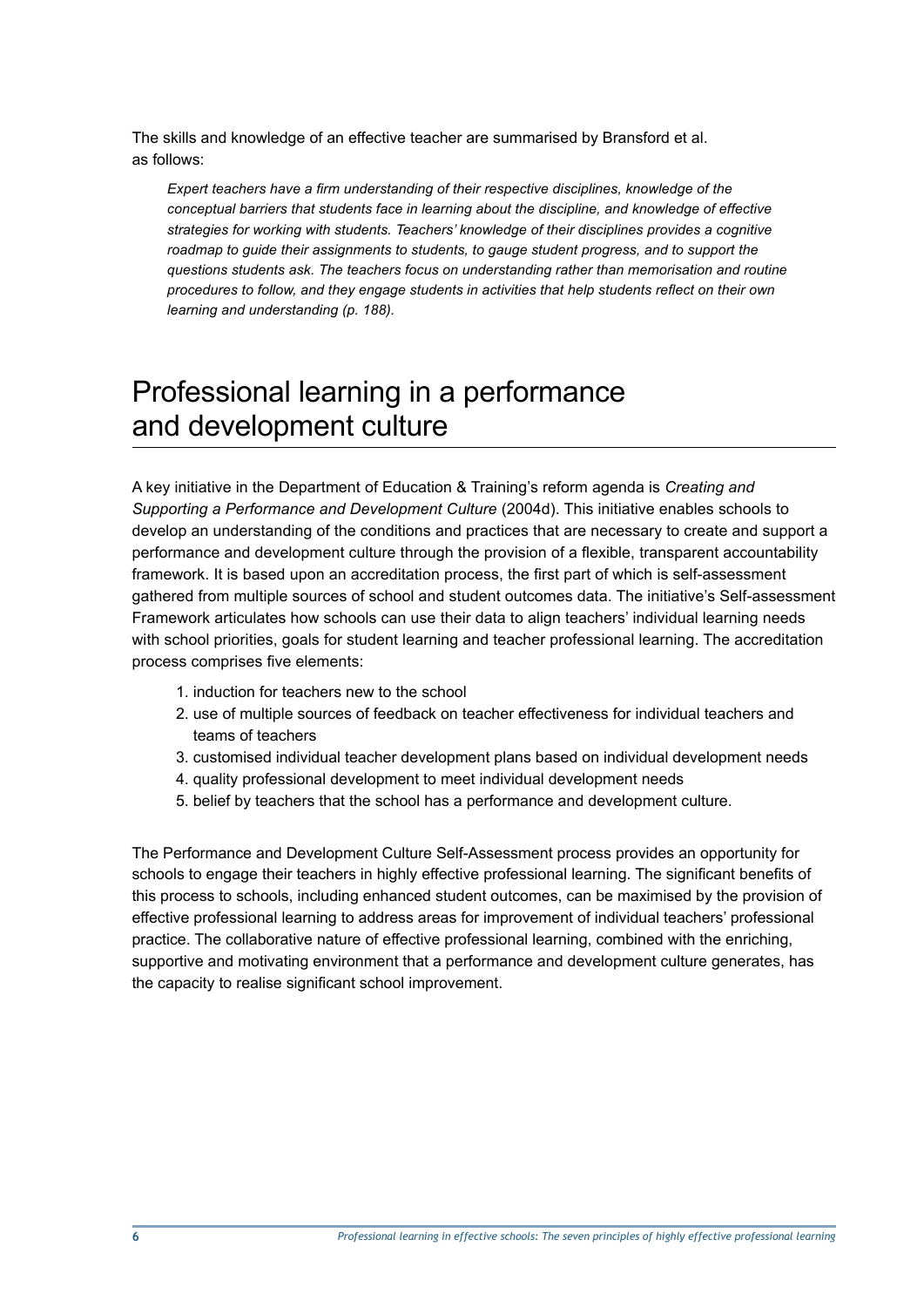## **Effective schools and professional learning**

The vision outlined above is characteristic of effective schools, where good practice in teacher professional learning is understood and supported. The Effective Schools Model is being used in Victorian government schools to stimulate debate around school effectiveness and school improvement research. The eight characteristics of a highly effective school are being explored and defined through a range of initiatives to build a greater collective understanding of the strategies that impact on school performance.

What are the features of an effective school? Effective schools are distinguished by professional leadership motivated by the desire to build a vibrant professional learning community. They are defined by an agreed vision and goals, purposeful teaching and high expectations for student learning. Effective schools have rigorous systems of accountability, a focus on teaching and learning, and stimulating and secure learning environments.

Very importantly, an effective school has agreed expectations and coherence around the quality of teaching required to impact on student performance. A constant focus on teaching and learning is entrenched in the culture of an effective school. Supported by effective leadership, effective schools provide ongoing learning opportunities for teachers to develop the skills, knowledge and dispositions necessary to teach to higher professional standards.

### Leading professional learning in effective schools

An extensive research base supports the view that leadership is the most important element of an effective school (Sergiovanni 1984; Elmore 2000; Stoll 2004). Effective leaders articulate the types of improvements required to achieve agreed goals and expectations and develop a common language for describing good teaching and learning practices. They have a clear understanding of the change process and a deep, current and critical understanding of how people learn. Effective leaders engage their staff in professional discourse, drawing on external ideas and research to inform their thinking and actions, and encourage them to reflect on what they are trying to achieve with students and how they are doing it.

Just as effective school leaders have an explicit vision of effective teaching and learning, they also understand effective professional learning and how it can be put into practice as part of an overall strategy for school improvement. They create organisational conditions that are conducive for teachers to continuously improve their teaching practice by providing encouragement and fostering an environment that values sharing, trust, risk-taking, experimentation, collaborative inquiry and selfassessment. Effective leaders provide learning opportunities for teachers to develop the knowledge, practices and attitudes that are needed to achieve agreed goals and expectations. They facilitate opportunities for staff to learn from each other, provide access to specialised knowledge and model continuous learning in their own practice. Effective school leaders also continuously evaluate the impact of professional learning on the basis of the effect it has on student achievement.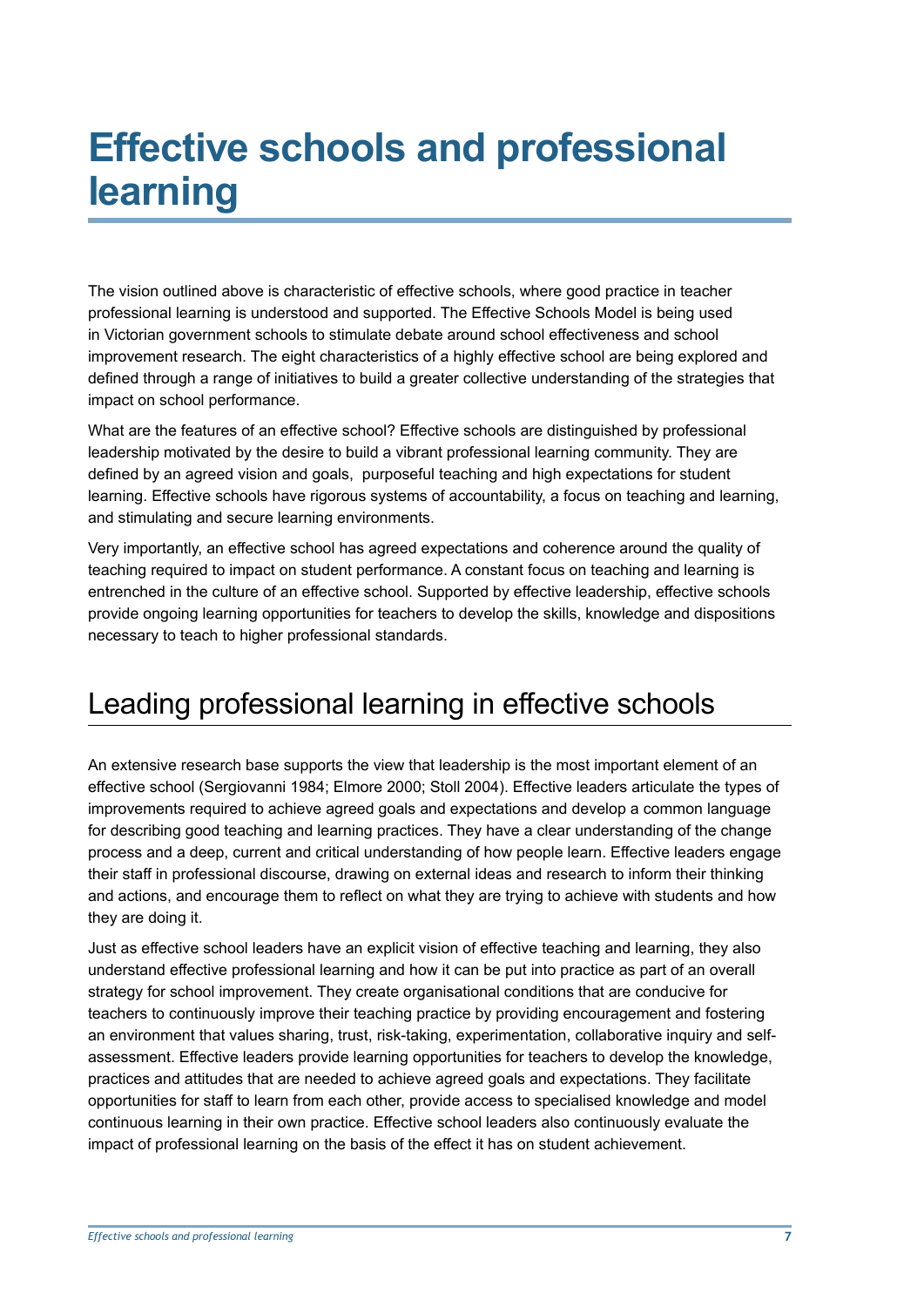In effective schools, leadership is expected to be a quality of all staff. Teams and individuals demonstrate leadership and willingly accept leadership responsibilities in order to contribute to school improvement. This expectation is supported by the creation of both formal structures to develop the leadership capabilities of teachers and informally by virtue of teachers being a part of a learning community that values, and believes in, continuous improvement.

### Effective schools are learning communities

Effective schools are learning communities, the core element of which is a culture of collaboration and collective responsibility for the development of effective teaching practices and improved student achievement. Teachers cannot be expected to create vigorous learning communities among students if they have no parallel community that nourishes them professionally (Department of Education & Training, 2004b).

Being part of a learning community means contributing to the learning and knowledge base of the school and the school community. It is not simply about the pursuit of individual learning goals, but sharing knowledge for the benefit of the community and the achievement of its goals and vision. A learning community values diversity and maintains a focus on the continuous enhancement of teaching for all members of the community. Consequently, learning communities allow dissent and debate among members. Tradition and the 'way we do it here' attitudes are challenged and discussed, leading to new understandings, insights and practices.

Learning communities also respect and acknowledge that teachers are adult learners who learn in different ways, come from different backgrounds, work in a variety of context specific settings, and cater for the needs of diverse students. They recognise that teachers have individual needs, different motivations for learning, and prior knowledge and experience that will impact on the type of learning they choose to engage in.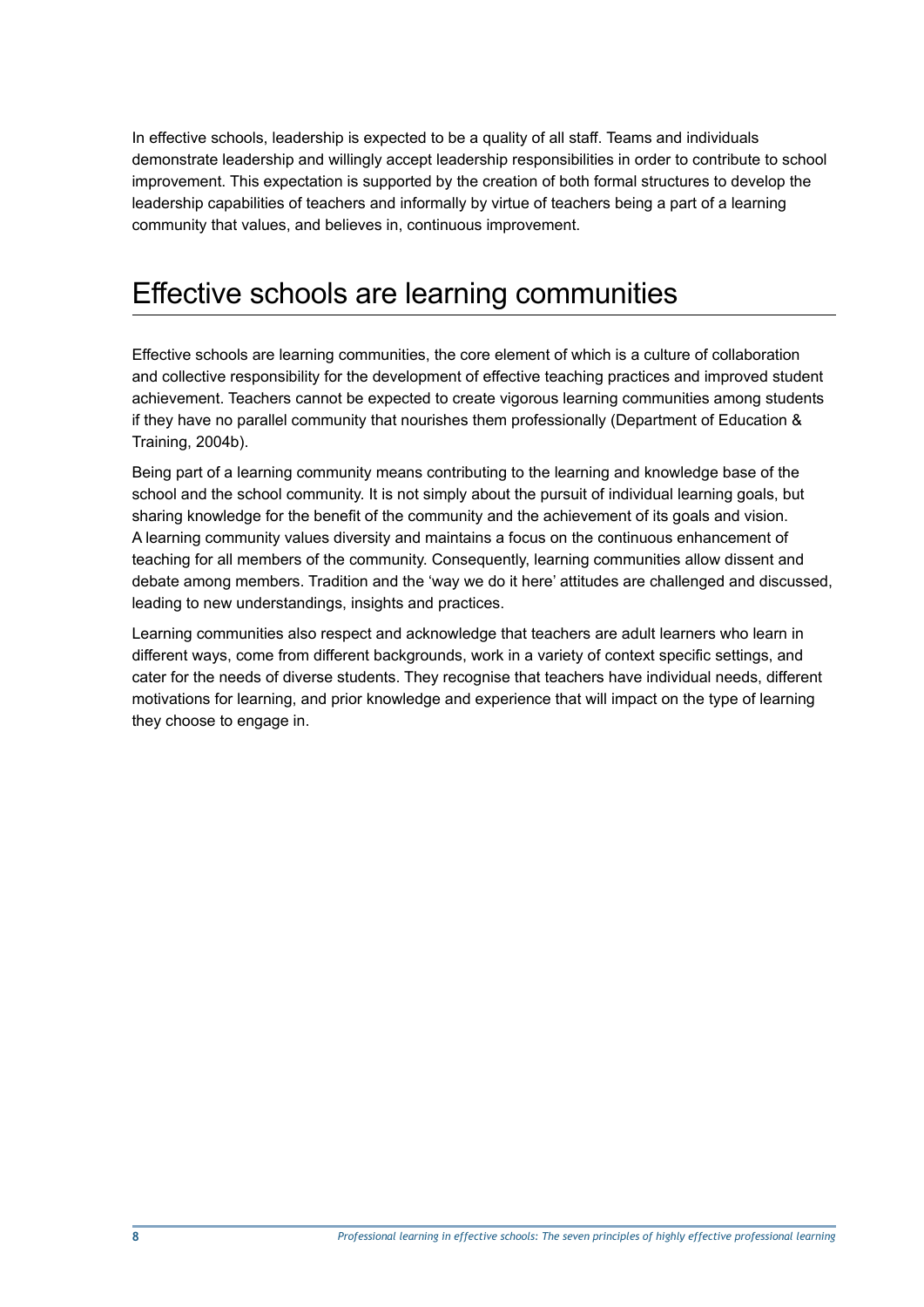### Professional learning teams

Professional learning teams are an effective means of developing a culture of collaboration and collective responsibility in schools. In professional learning teams teachers remain accountable for individual students. However, they also take responsibility collectively for improving instructional practices to achieve gains in learning for all their students.

Genuine team-based work implies more than the simple act of working alongside colleagues. It involves teachers working in a spirit of openness and critical reflection, sharing their experiences, ideas and expertise with each other and engaging in an ongoing process of inquiry that promotes deep team learning. The work of teams is guided by a clear and systematic model of problem-solving and learning, one that encompasses a learning→application→refinement→application cycle.

Effective teams focus on improving student outcomes. They make their professional learning student centred by analysing the differences between what students are capable of achieving and actual student performance. They engage directly with the subject matter they teach and how they teach it. Effective teams use research-based information to develop teaching strategies matched to the learning styles of their students in order to engage them with that subject matter. Teams regularly collect and analyse student learning data to assist in defining the content of their professional learning and also collect information at the teacher and school level to evaluate the impact of their work. They meet regularly for an extended period of time so they have the opportunity to learn, reflect, refine and re-apply their learnings.

Any significant change that is likely to improve teachers' expertise and enhance student learning will be gradual and often difficult. The time and effort that is needed to learn how to work as part of a team may increase teachers' workloads, especially at first. Developing the trust and confidence to take risks, experiment and work collaboratively requires perseverance because it is in conflict with the norm of autonomy that has historically characterised the work of teachers. Nonetheless, when implemented effectively a team approach can reduce variations in learning outcomes between classes. This is because teachers actively support each other to construct knowledge and develop pedagogies that have the capacity to improve student learning. While students are clear beneficiaries of a team-based approach, benefits also flow to teachers by growing their knowledge, skills and confidence, and to schools and the system through school improvement.

### Leading professional learning teams

Professional learning teams need leaders with a deep understanding of effective professional learning and how to work with team members to develop skills that will improve student achievement. Leaders may need to act in the role of coach or mentor; model good practice; help with the provision of resource materials; and facilitate and make available research into effective learning and teaching. They may organise visits to other schools to observe innovative practice; facilitate problem-solving activities; encourage risk-taking; link team members with each other; contract outside expertise when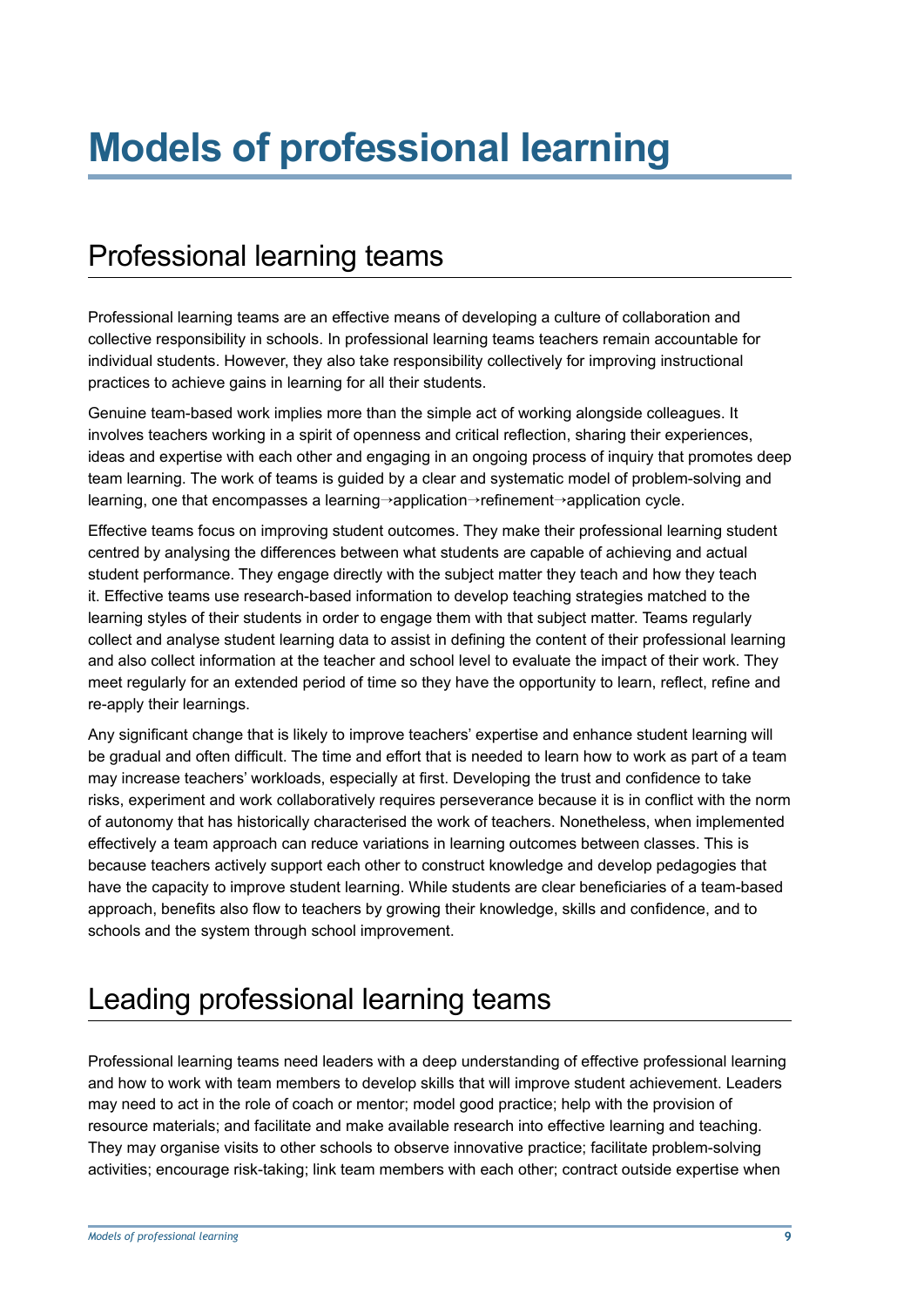necessary; and engage in advocacy for projects across the school community. Leaders also need to assist in evaluating the impact of the professional learning team on teacher knowledge, classroom practice and student learning.

Leaders also need knowledge of effective professional learning models. The following models can be used to help teachers analyse and reflect on the impact of their practice and generate ideas for improvement. Loucks-Horsley et al. (2003) draw attention to the need to match the professional learning model to the purpose of the professional learning program. The appropriateness of any particular model varies depending on the goals, the content and the context of implementation.

#### *Action Research*

Action research is a strategy for learning more about the teaching and learning process. Teachers decide what questions are important to examine in order for them to gain insight into what is happening in their classroom. It involves selecting a focus, collecting, analysing and interpreting data and then taking action. The model is based on the belief that teachers have the ability to formulate valid questions about their own practice and pursue objective answers to these questions. Action research assists teachers to become more reflective practitioners and more systematic problem solvers.

#### *Examination of Student Work*

Collaboratively examining students' work enables teachers to understand how students think, permitting them to develop appropriate learning and teaching strategies and materials. Teams first identify a clear focus for their work and what outcomes they expect. The most fruitful discussions result from using examples of student work that are varied in nature and quality, for example, written work from several students in relation to the same assignment that includes students' explanations of their thinking. The team then reflects on the implications of what is learned for teaching. The discussions highlight the ways in which teachers can enhance their teaching based on what they have learned about student understanding of important concepts.

#### *Study Groups*

Study groups engage in regular collaborative interactions around topics identified by the group. This provides opportunities to reflect on classroom practice and analyse student learning data. Groups can also read and discuss educational research publications in a collaborative and supportive environment, over an extended period of time. The study group model can include the entire staff of a school in finding solutions to common problems. Opportunities are then provided for groups to share their findings and recommendations with other staff members.

#### *Case Discussions*

Case discussions provide teams of teachers with the opportunity to reflect on teaching and learning by examining narrative stories or videotapes depicting school, classroom, teaching or learning situations or dilemmas. They are usually brief, rough-and-ready evidence of what students have done, said or written in class. Case discussions promote reflective dialogue and enhance teachers' ability to describe, analyse and evaluate their teaching.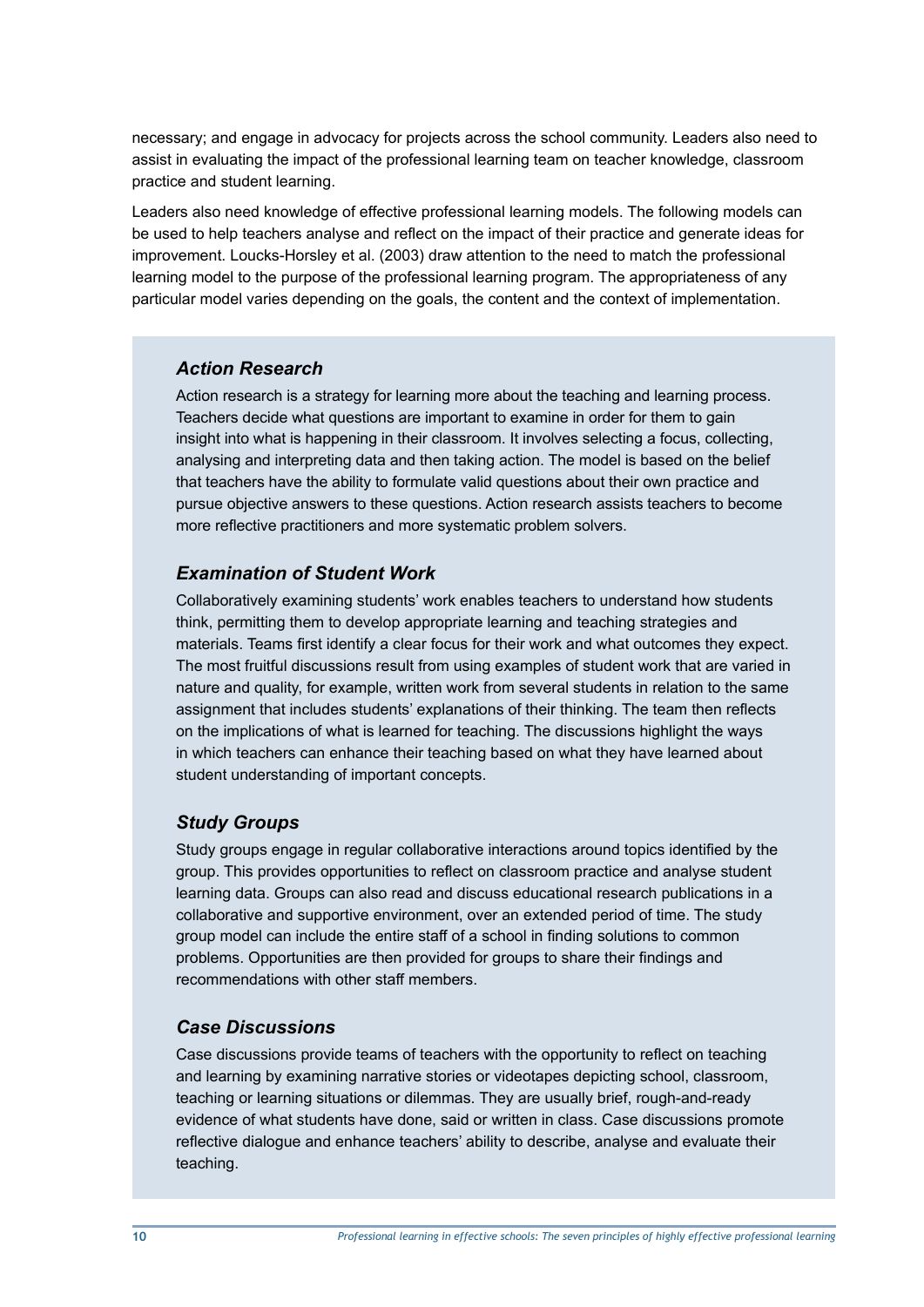#### *Peer observation*

One of the most effective ways to learn is by observing others, or being observed and receiving specific feedback from that observation. Analysing and reflecting on this information can be a valuable means of professional growth. The most effective observations are well planned, focused on specific issues and with follow-up to document improvements. Peer observation promotes an open environment where public discussion of teaching is encouraged and supported.

#### *Lesson Study*

Lesson study helps teachers to prepare lesson plans and develop a deeper understanding of how students learn specific subject matter. A small group of teachers meets regularly to plan, design, implement, evaluate and refine lessons for a unit of work. One member of the team conducts the lesson while other members of the team observe it. In concert with their observations and reflection, the lesson is modified and may be taught again by another member of the team. The aim of the model is to promote a process whereby teachers experience gradual and incremental professional growth through the collaborative development of lessons.

### Other pathways to learning in a learning community

Professional learning teams are but one way to improve teacher practice and student learning. The very nature of a learning community, where collaboration and sharing is the norm, means that much professional learning occurs informally, and may not always be team based or delivered in the school.

In a learning community, teachers learn about teaching through daily conversations with their colleagues. In the school staff-room, for example, teachers may share their knowledge of effective teaching practices, complex subject matter, the learning styles of different students, new assessment practices or strategies for classroom behaviour management. Informal interactions like these constitute an important form of collegial support and learning for teachers.

Other learning opportunities are also available in learning communities. Structured mentoring programs are established, allowing experienced and competent practitioners to be partnered with less experienced or beginning teachers in order to promote professional dialogue and act as professional role models. Coaching is also a powerful form of one-to-one learning, involving two experienced teachers working and learning together. A coaching partnership can be a particularly effective means of helping teachers to implement significant changes in the classroom, for example, to trial a new teaching strategy or a unit of work.

In a learning community, professional learning is anchored in the school-based work of teachers. However, sourcing expertise from beyond the school can enrich school-based programs with knowledge, ideas and an outside perspective. For instance, when a particular type of expertise is required but cannot be sourced from within the school it may be necessary to invite an expert into the school to work with individual teachers or professional learning teams.

Attending seminars and workshops or participating in courses is also necessary when teachers need to learn specific knowledge and skills, such as deepening their understanding of key subject-matter concepts. In cases where teachers attend external learning activities there should be an explicit, school-based process for feeding those learnings back into the school and the practice of teachers.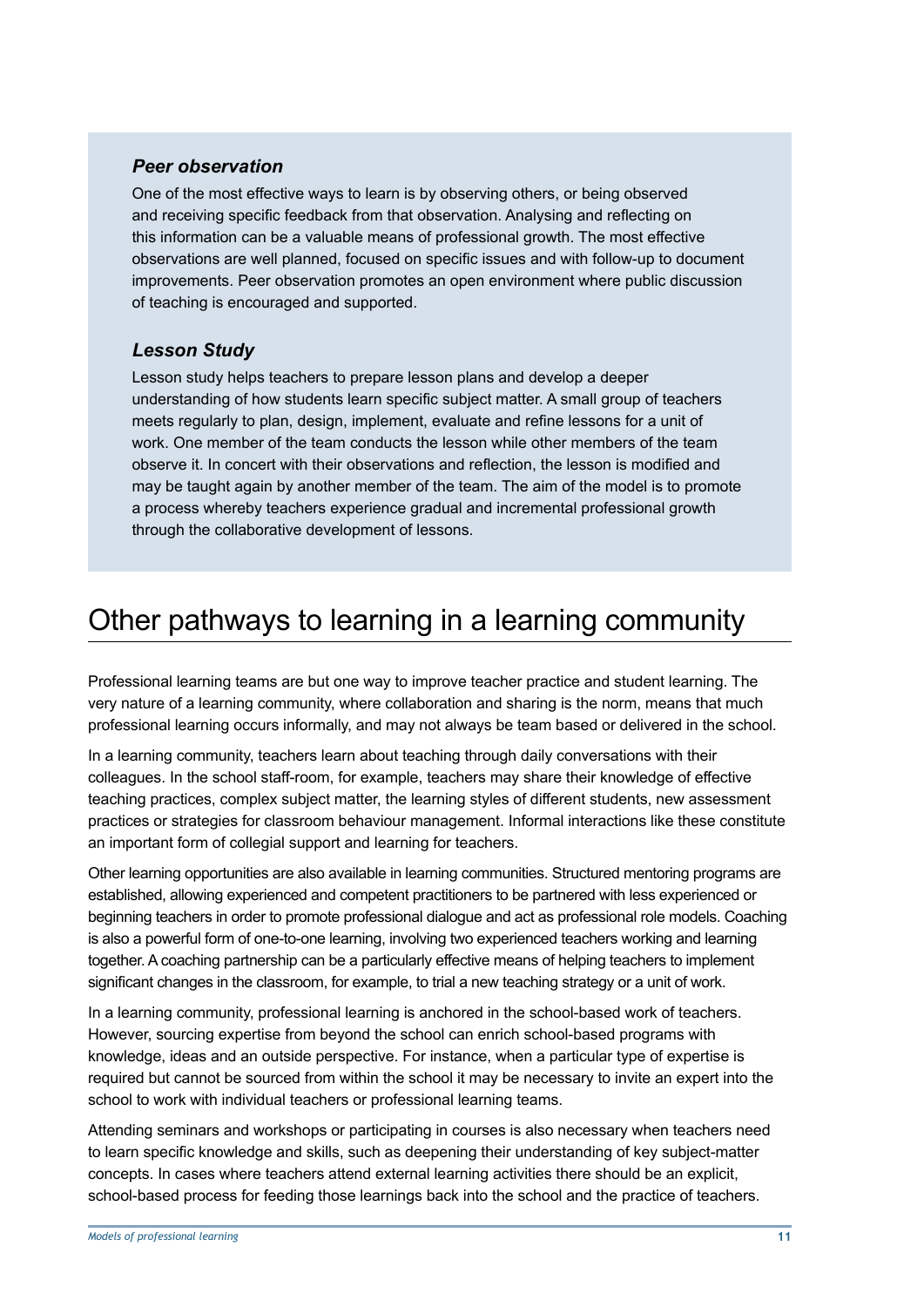## **The role of the school system**

The purpose of school education is to develop young people who can prosper in a modern, globalised world, a purpose that can only be realised through the daily work of teachers and school leaders. The role of the system is to help develop a culture of continuous improvement in schools that provides teachers and leaders with opportunities to participate in high quality professional learning.

The central office and regions of the Department of Education & Training are working in partnership to translate the research base into effective professional learning opportunities for teachers and school leaders through a coherent and integrated set of initiatives. The system continuously collects and analyses student, school and system data in order to assist schools to monitor their individual performance and develop the capacity to manage their own self-improvement. The provision of a flexible, transparent accountability framework provides the means for spreading effective practice across the system and for becoming more responsive to immediate and future school needs in terms of planning and achievement.

The system plays a critical role in raising awareness and encouraging debate about what teachers and school leaders need to know and be able to do to improve student learning. The system promotes and engages teachers, schools and the wider education community in professional conversations to facilitate the development of a shared language for describing effective schools, effective leaders and effective teachers. Using research-based models and guiding principles to focus attention on the correlates of school effectiveness, the system designs strategies that provide schools, leaders and teachers with the incentive and opportunity to reach beyond their current practice and performance.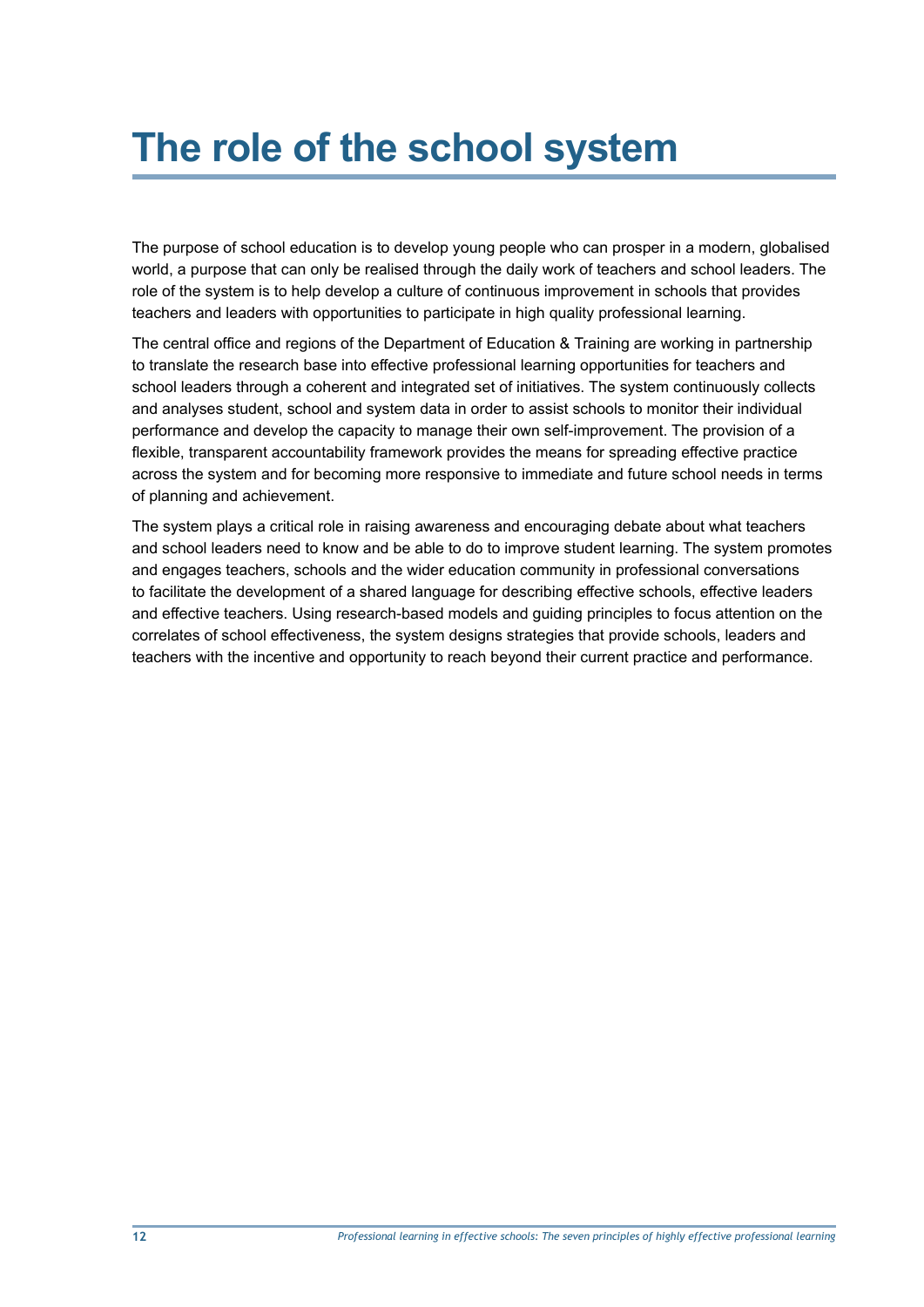## **Conclusion**

The importance of effective teaching in global, knowledge-based societies cannot be overstated. In a world that is rich in information and communication technologies, and characterised by complex social, economic, cultural and political interactions, young people need high level problem-solving skills and an ability to apply knowledge to new and different situations. The extent to which students develop these capacities will depend in large part on the quality of teaching they experience at school.

But teaching is complex and challenging work. Teachers need in-depth knowledge of the subject areas they teach, how students learn that content and an understanding of classroom environments that optimise learning. They need access to ongoing, high quality professional learning opportunities to develop and enhance the necessary skills and understandings. Like the members of other professions, teachers need to be continuous learners who see their own learning as being fundamental to membership of the profession rather than something that is incidental or optional.

The extent to which a school promotes the conditions for effective professional learning depends largely on its organisational culture – the beliefs, attitudes, values, knowledge and skills of its teachers and leaders. Effective schools have cultures that value continuous learning and encourage all staff to reach progressively higher levels of performance. Importantly, effective school leaders know how effective professional learning can be put into operation as part of an overall strategy for school improvement.

Investing in professional learning is the key to ensuring that schools become learning communities where teachers work together, learn from each other and share best practice on effective teaching and learning. It is only through the collective work of teachers and by creating a shared professional knowledge that sustained school improvement will be secured.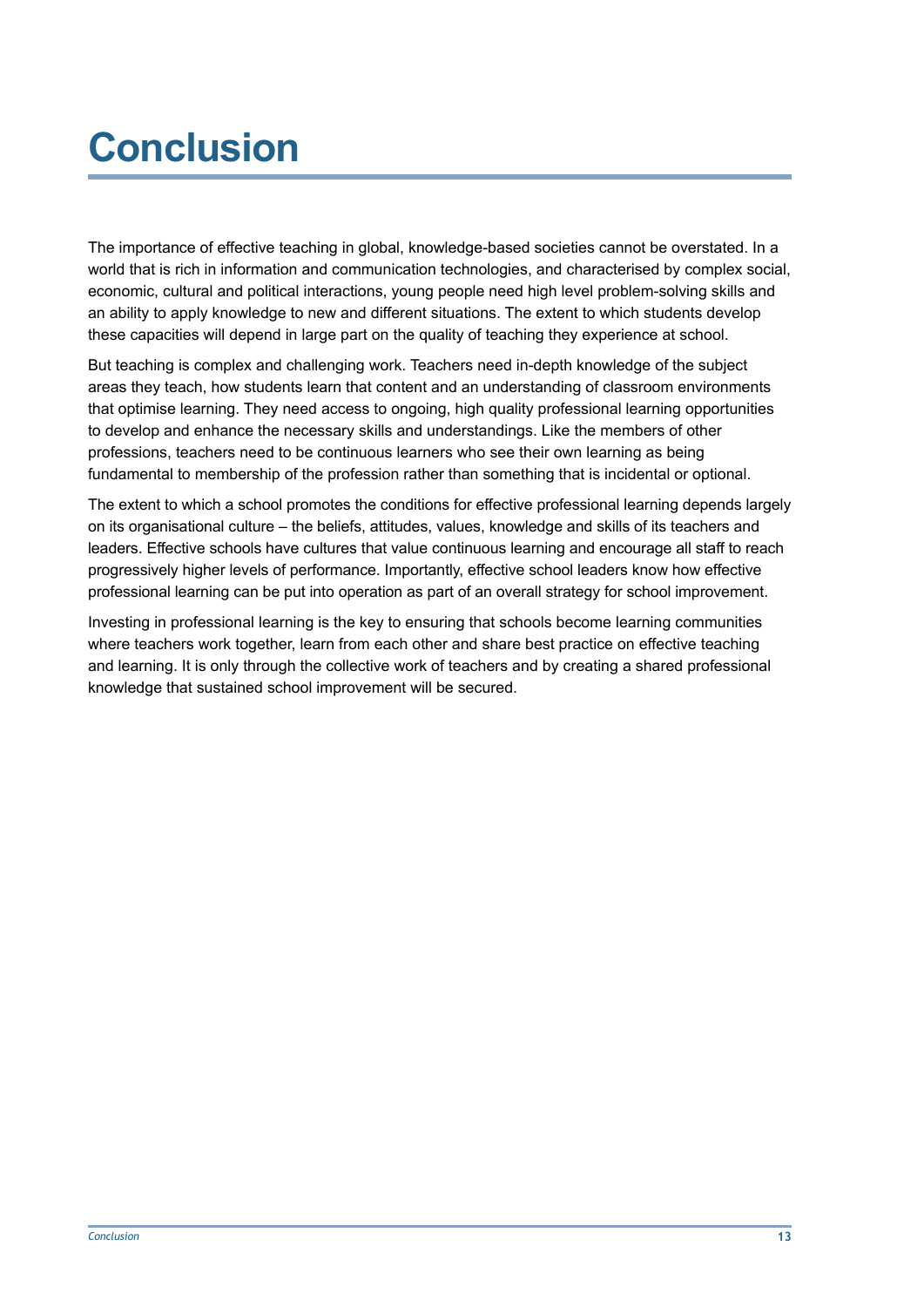## **Appendix A: The seven principles of highly effective professional learning**

The seven principles are designed to underpin the delivery of high quality professional learning to improve student outcomes and apply to all levels of the system – school, network, region and centre.

#### *Principle 1: Professional learning is focused on student outcomes (not just individual teacher needs)*

Professional learning is aimed at maximising student learning so that all students achieve their learning potential. Using multiple sources of student outcomes data, teacher professional learning should be guided by analyses of the differences between goals and standards for student learning and student performance. Such analyses will define what teachers need to learn, make teacher professional learning student centred, and increase public confidence in the use of resources for professional learning. Student outcomes will improve if professional learning increases teachers' understanding of how to represent and convey content in meaningful ways.

#### *Principle 2: Professional learning is focused on and embedded in teacher practice (not disconnected from the school)*

Teacher professional learning should be school based and built into the day-to-day work of teaching. The most potent and meaningful learning experiences occur in the school, where teachers can address the immediate problems and challenges of learning and teaching. Being situated close to the classroom and their colleagues enables teachers to work together to identify problems, find solutions and apply them.

This does not imply that beyond school learning experiences, such as postgraduate studies or attendance at workshops and seminars, are not valuable. External learning opportunities can complement school-based professional learning. Professional learning should be anchored in the school-based work of teachers but enriched with ideas and knowledge sourced from outside the school.

#### *Principle 3: Professional learning is informed by the best available research on effective learning and teaching (not just limited to what they currently know)*

Teacher professional learning that improves the learning of all students prepares teachers to apply research to decision-making. Successful professional learning programs immerse teachers in the content they teach and provide research-based knowledge about how students learn that content.

Results of research need to be made accessible to teachers to enable the expansion and elaboration of their professional knowledge base. This research should include information on effective teaching and learning, how students learn particular content, classroom management, assessment and curriculum.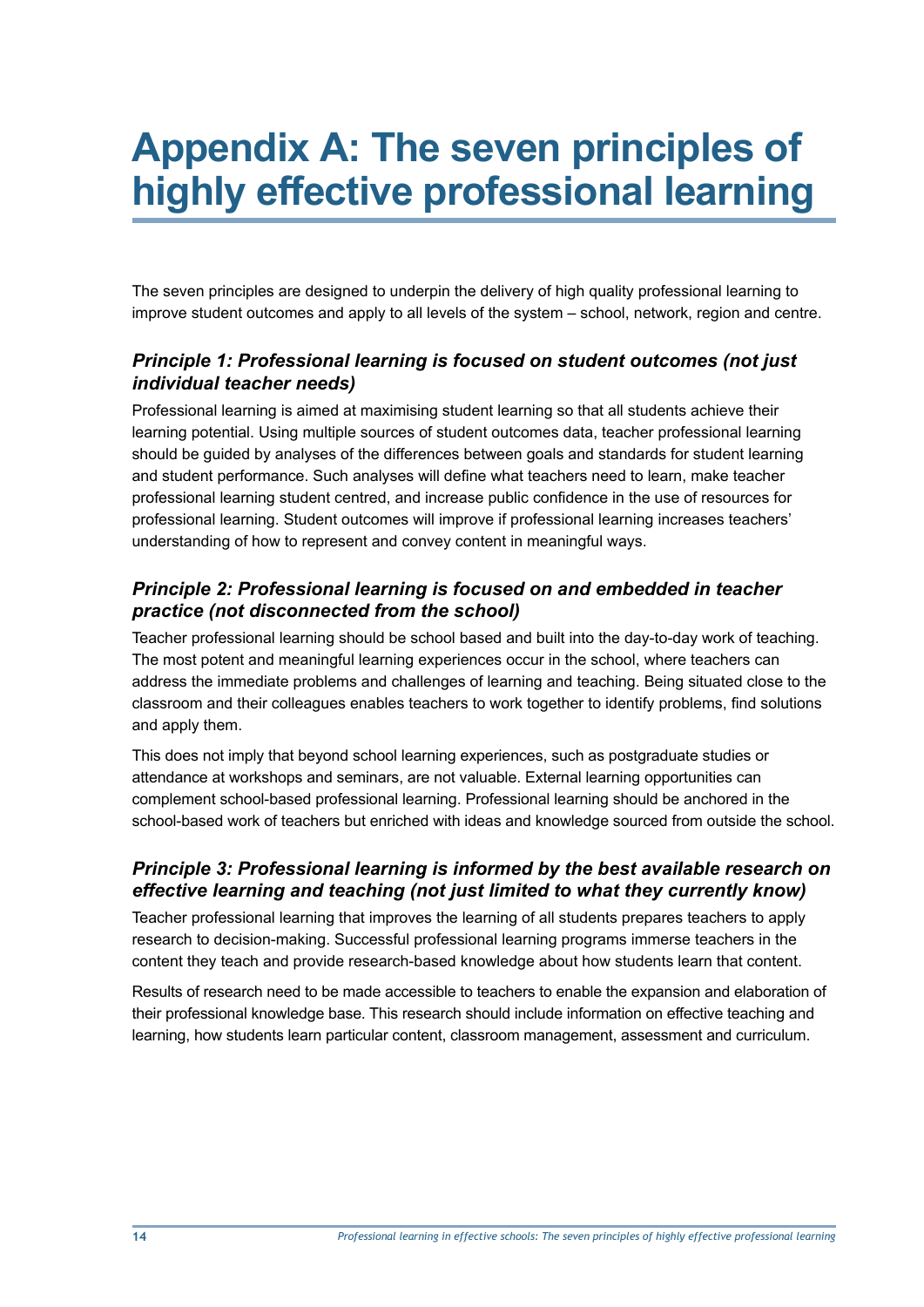#### *Principle 4: Professional learning is collaborative, involving reflection and feedback (not just individual inquiry)*

Teacher professional learning opportunities should relate to individual needs but be organised around collaborative problem-solving. Organised in teams, educators take collective responsibility for solving the complex problems of teaching and learning and improving student outcomes. Teams share knowledge, expertise and experience in order to deepen learning and to foster a mutual understanding of effective classroom practice. Teams create the conditions for collegial reflection and support and help to spread workloads more evenly.

Constructive, objective and actionable feedback on teacher practice is important for targeting areas where a teacher needs to improve his or her performance and for the purpose of designing professional learning opportunities that address areas for improvement.

Competent, experienced teachers, school leaders or an expert sourced from outside the school can also provide teachers with feedback on their professional learning. For example, feedback from a trusted peer on the operation of a professional learning team or a coaching or mentoring partnership is useful to gauge the effectiveness of such strategies.

#### *Principle 5: Professional learning is evidence based and data driven (not anecdotal) to guide improvement and to measure impact*

Data from different sources can be used to determine the content of teachers' professional learning and to design and monitor the impact of professional learning programs.

Evidence, rather than anecdotes, needs to be collected regularly at the student, teacher and school level to help focus teacher learning. Student journals, for example, can be analysed to identify areas where students are struggling or how students are progressing from one month to another.

Data can be used to measure and improve the impact of professional learning. Formative evaluations allow teachers to make mid-program refinements and corrections, while summative evaluations measure the effectiveness of professional learning activities and their impact on teacher practice, knowledge and student learning.

#### *Principle 6: Professional learning is ongoing, supported and fully integrated into the culture and operations of the system – schools, networks, regions and the centre (not episodic and fragmented)*

Professional learning needs to be ongoing, long term and sustained. Significant and long-term change in teacher practice does not occur in a matter of weeks but more often over months or years. Learning by doing, reflecting and refining is a long, multistage process.

Teachers need support for their professional learning. Solving complex problems and implementing innovative practices may require outside expertise and additional resources. Encouragement and recognition is also crucial to maintaining effort since finding new ways to do things is difficult and often painful. Sustained, immediate and quality support is essential to ensure improvement in schools and classrooms, particularly when unexpected problems arise.

Supported, ongoing professional learning must be embedded in the system. Central and regional staff have a responsibility to model good practice by participating in ongoing professional learning.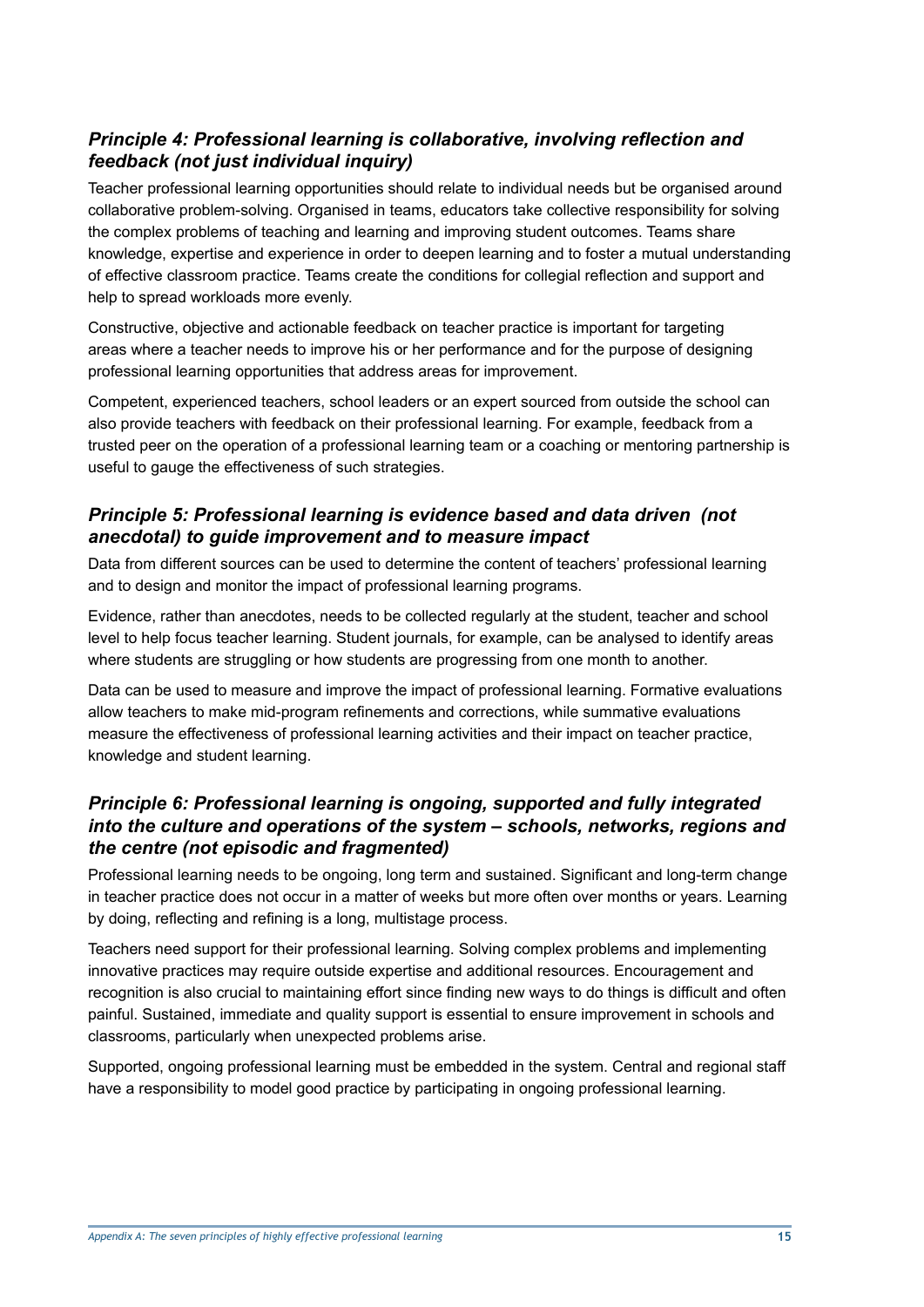#### *Principle 7: Professional learning is an individual and collective responsibility at all levels of the system (not just the school level) and it is not optional*

Professional learning should occur at all levels of the system. It is an individual and collective responsibility encompassing schools, regions and the centre. For teachers and school leaders, professional learning needs to be linked to schools' performance goals. These goals in turn need to reflect the needs and aims of the regions and the centre. Professional learning is inextricably linked to enhancing the capacity of the system as a whole.

Central and regional offices and key stakeholder groups should work collaboratively to determine strategies for improvement and share best professional learning practices to drive school and system-wide improvement.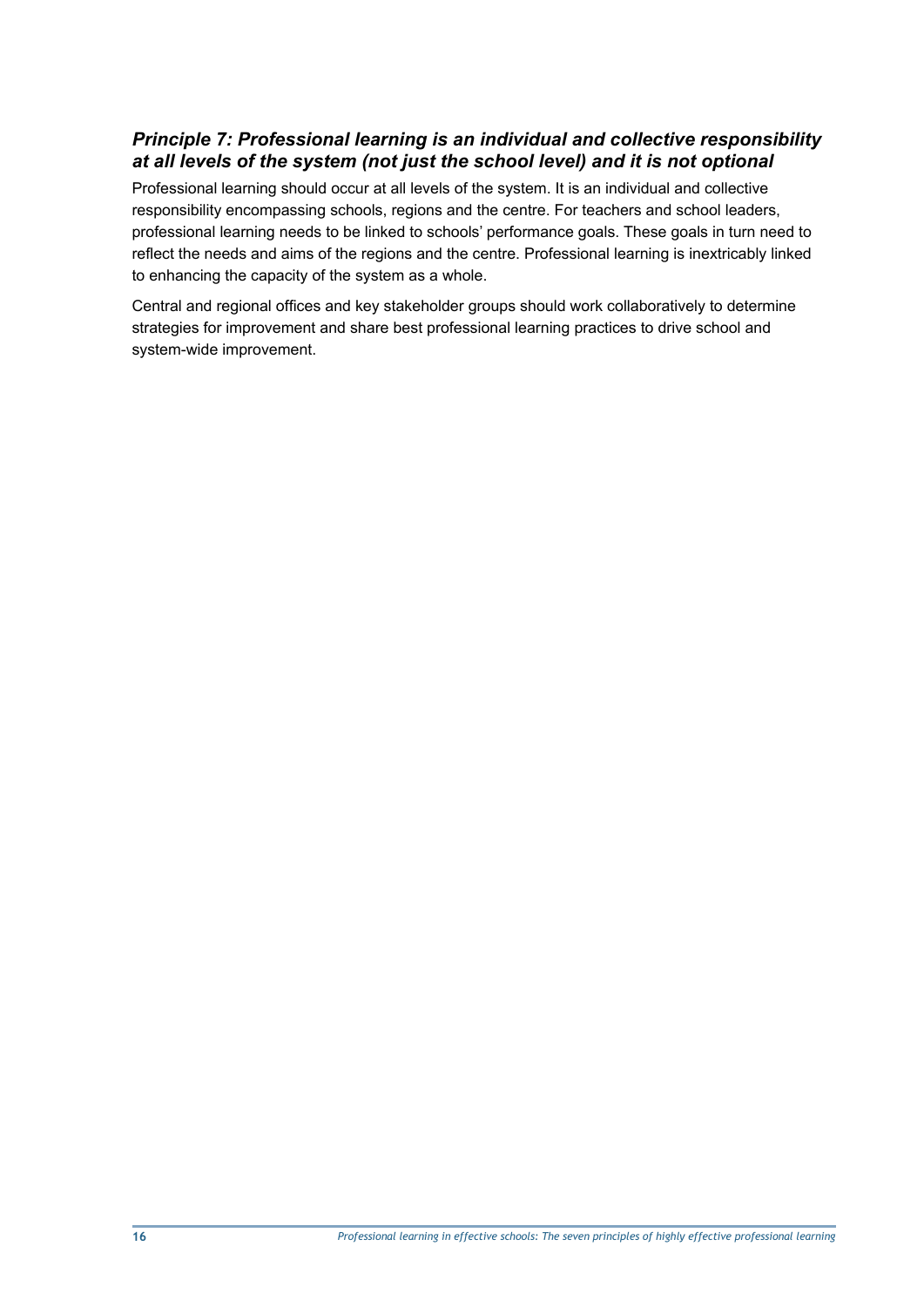## **Appendix B: Effective schools activity**



The following activity can be used to facilitate conversations about school effectiveness.

| How would this factor be demonstrated in practice?                  |  |
|---------------------------------------------------------------------|--|
|                                                                     |  |
| What evidence have you seen of this in your school?                 |  |
| What practices need to be further developed or targeted for action? |  |
|                                                                     |  |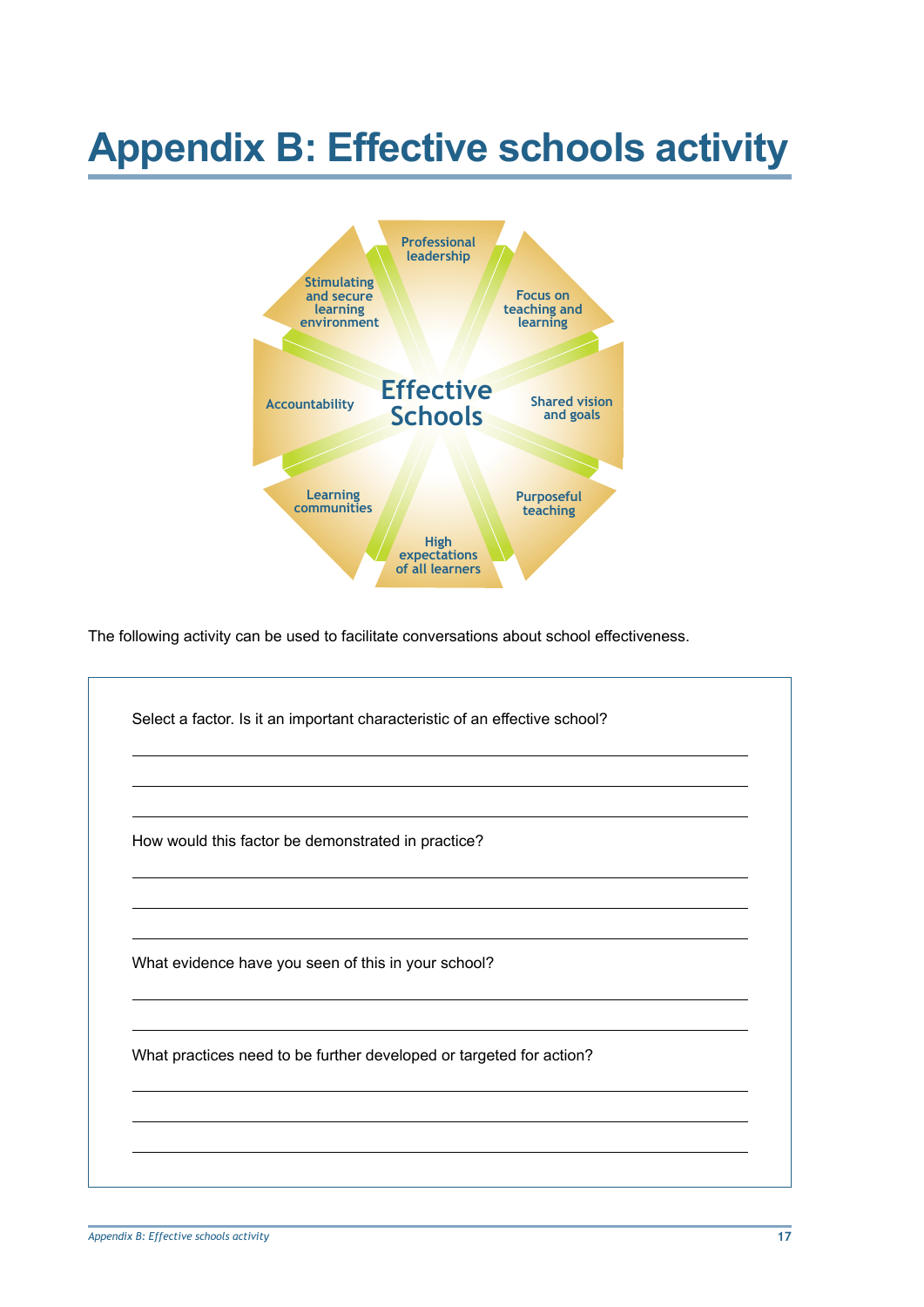## **Appendix C: Effective professional learning activity**



The following activity can be used to facilitate conversations about effective professional learning.

Select a principle. Is it an important characteristic of effective professional learning? How would this principle be demonstrated in practice? What evidence have you seen of this in your school? What practices need to be further developed or targeted for action?

**18** *Professional learning in effective schools: The seven principles of highly effective professional learning*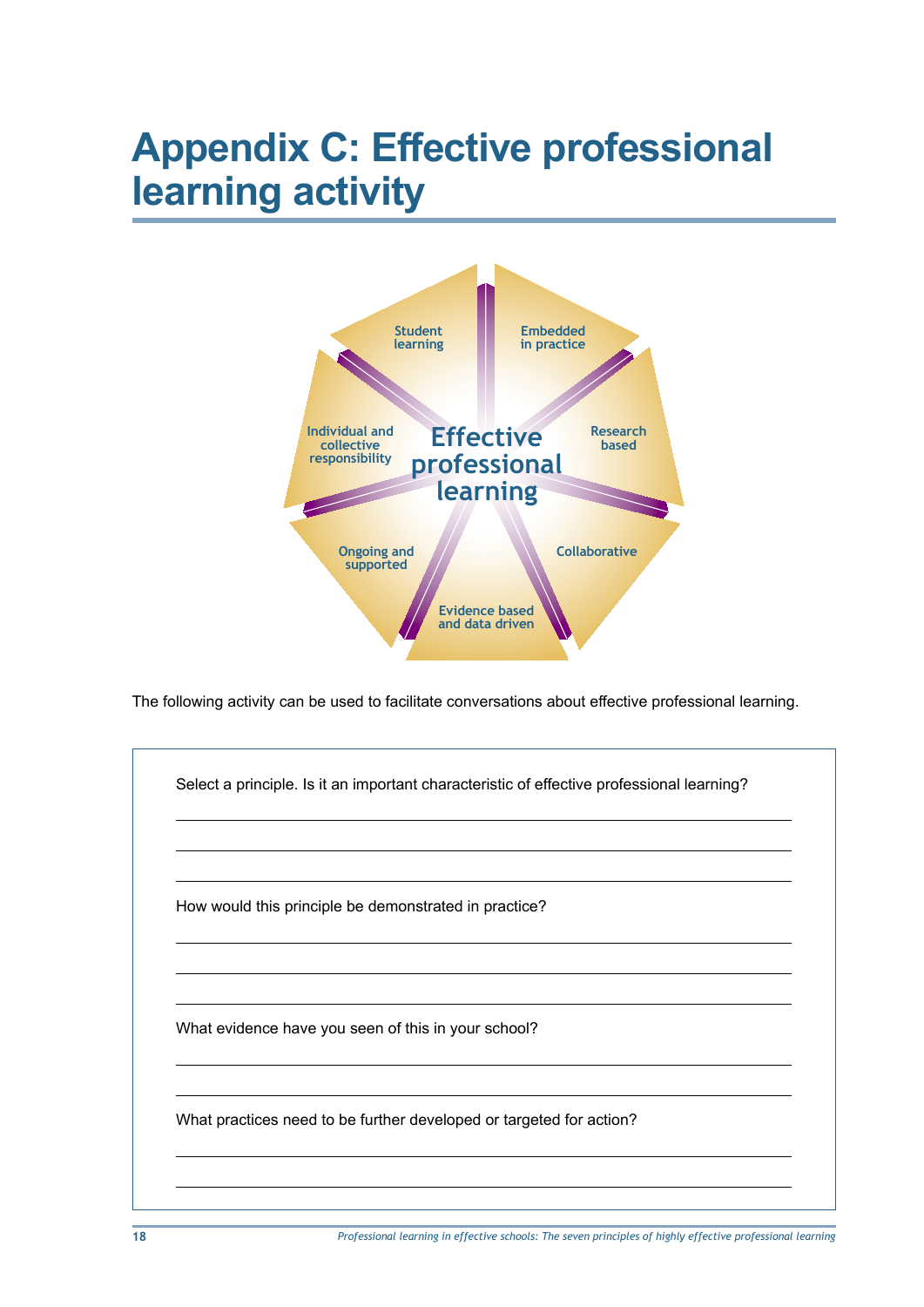## **Appendix D: Effective professional learning**



*Appendix D: Effective professional learning*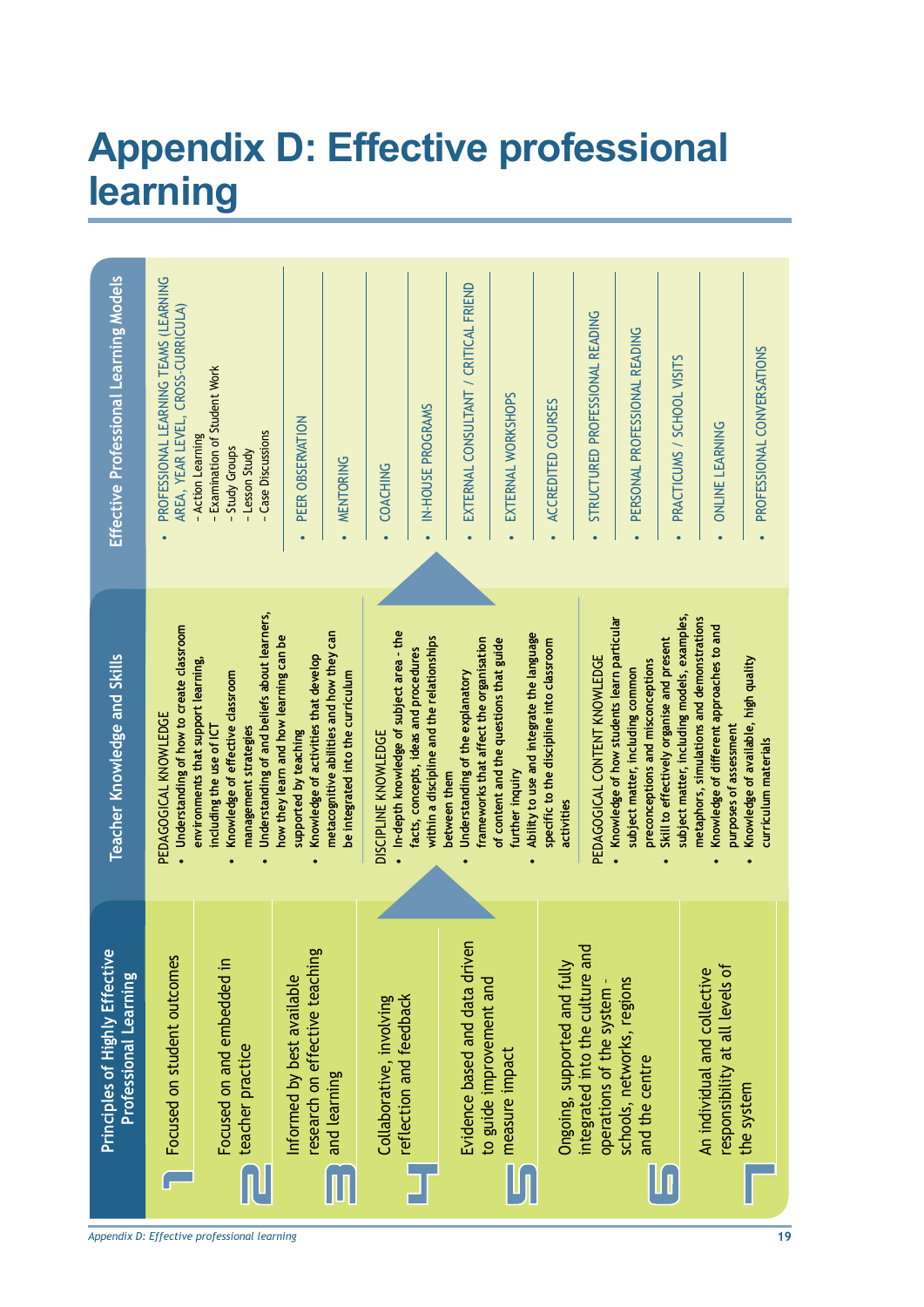### **References**

Boston Consulting Group 2003, *Schools Workforce Development Strategy*, Department of Education & Training, Melbourne. http://www.det.vic.gov.au/det/resources/docs/BCGreport.doc

Bransford, JD, Brown, AL & Cocking, R 2000, *How People Learn: Brain, Mind, Experience, and School*, Committee on Developments in the Science of Learning, National Research Council, National Academy Press, Washington DC.

Darling-Hammond, L 2000, 'Teacher quality and student achievement: A review of state policy evidence', *Education Policy Analysis Archives*, vol. 8, no. 1, pp. 1–49.

Department of Education & Training 2003, *Blueprint for Government Schools: Future Directions for Education in the Victorian Government School System, Melbourne*. http://www.sofweb.vic.edu.au/blueprint/pdfs/Principles%20of%20effective%20PDfinal.pdf

—2004a, *The Professional Learning of Teachers*, Melbourne. http://www.sofweb.vic.edu.au/blueprint/pdfs/The\_Professional\_Learning\_of\_Teachers.pdf

—2004b, *Principles of Learning and Teaching P–12 Unpacked*, Melbourne. http://www.sofweb.vic.edu.au/blueprint/fs1/polt/unpacked.asp

—2004c, *Performance and Development Guide – Teacher Class*, Melbourne. http://www.eduweb.vic.gov.au/hrweb/Pdfs/PerformDev\_GuideTeachers.pdf

—2004d, *Creating and Supporting a Performance and Development Culture*, Melbourne. http://www.sofweb.vic.edu.au/innovations/pandd/index.asp

Elmore, RE & Burney, D 1997, *Investing in Teacher Learning: Staff Development and Instructional Improvement in Community School District #2*, National Commission on Teaching and America's Future and the Consortium for Policy Research in Education, New York City.

Elmore, RE 2000, *Building a New Structure for School Leadership*, Albert Shanker Institute. http://www.shankerinstitute.org/Downloads/building.pdf

—2002, *Bridging the Gap Between Standards and Achievement: The Imperative for Professional Development in Education*, Albert Shanker Institute. http://www.shankerinstitute.org/Downloads/Bridging\_Gap.pdf

Ferguson, RF & Ladd, HF 1996, 'How and why money matters: An analysis of Alabama schools', *Holding Schools Accountable: Performance Based Reform in Education*, Brookings Institute, Washington DC.

Greenwald, R, Hedges, LV & Laine RD 1996, 'The effects of school resources on student achievement', *Review of Educational Research*, vol. 66, pp. 361–96.

Guskey, T 2002, 'Professional Development and Teacher Change', *Teachers and Teaching: theory and practice*, vol. 8, no. 3/4. pp. 381–91.

—& Huberman, M (eds) 1995, *Professional Development in Education: New Paradigms and Practices*, Teachers College Press, New York.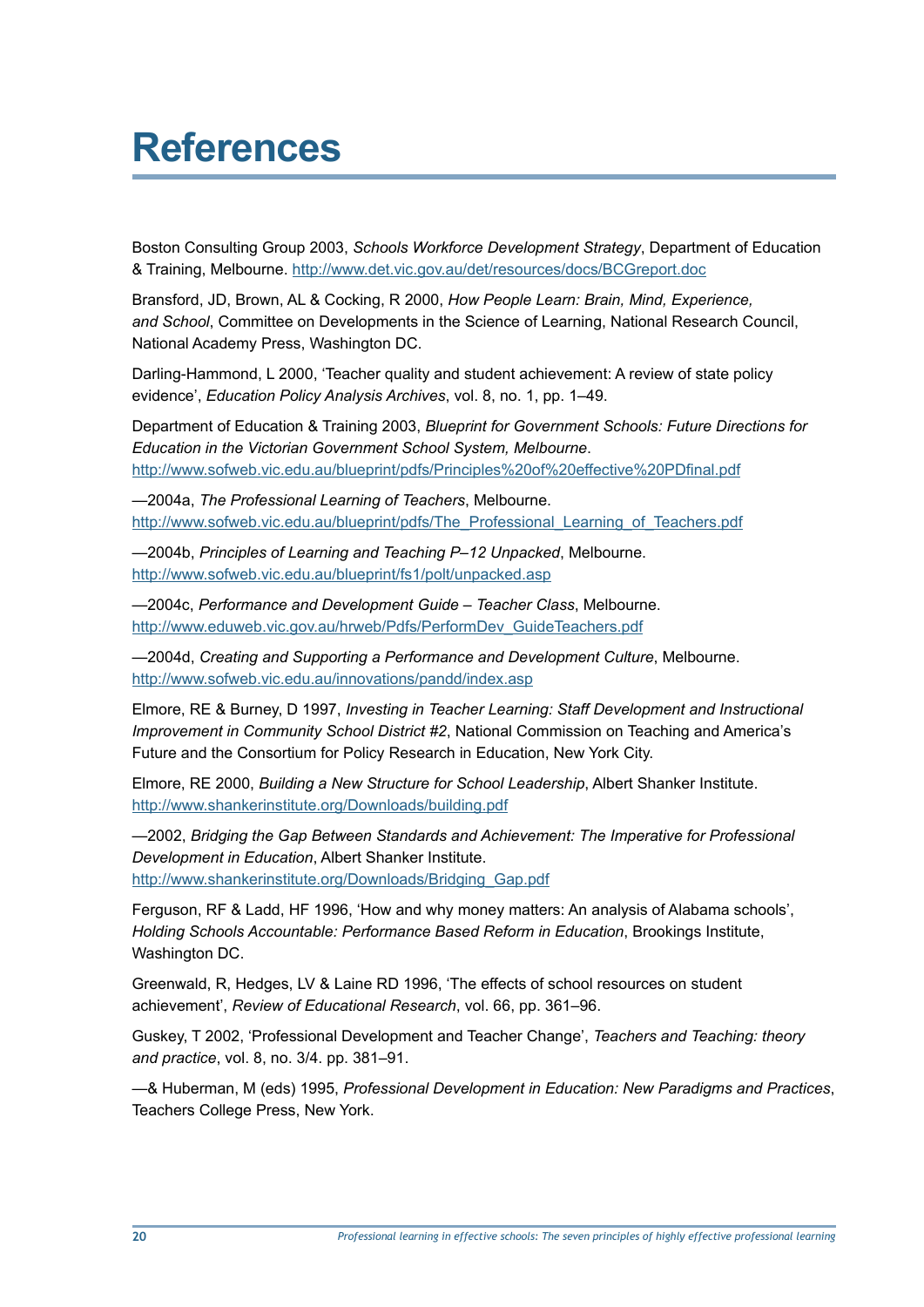Hawley W & Valli, L 1999, 'The essentials of effective professional development: A new consensus', in *Teaching as the Learning Profession: Handbook of Policy and Practice*, L Darling-Hammond & G Sykes (eds), Jossey Bass, San Francisco, pp. 151–80.

Little, W 1999, 'Organising Schools for Teacher Learning', in *Teaching as the Learning Profession: Handbook of Policy and Practice*, L Darling-Hammond & G Sykes (eds), Jossey Bass, San Francisco, pp. 233–62.

Loucks-Horsley, S, Hewson, P, Love, N & Stiles, K 2003, *Designing Professional Development for Teachers of Mathematics and Science*, Corwin Press, Thousand Oaks, CA.

McRae, D, Ainsworth, G, Groves, R, Rowland M & Zbar, V 2001, *PD 2000 Australia: A National Mapping of School Teacher Professional Development*, National Curriculum Services, Commonwealth Department of Education, Training and Youth Affairs, Canberra.

Sammons, P, Hillman, J & Mortimer, P 1995, *Key Characteristics of Effective Schools: A Review of School Effectiveness Research*, Office for Standard in Education and Institute of Education, London.

Sergiovanni, T 1984, 'Leadership and Excellence in School', *Education Leadership*, vol. 41, pp. 4–13.

Stoll, L.2004, 'Leadership learning: Designing a connected strategy', *IARTV Seminar Series Paper*, no. 135, August, IARTV.

Victorian Curriculum and Assessment Authority 2005, *Victorian Essential Learning Standards – Overview*, Melbourne.

Victorian Institute of Teaching 2004, *Standards of Professional Practice for Full Registration*, Melbourne. http://www.vit.vic.edu.au/pdfs/Standards.pdf

Wenglinsky, H 2000, *How Teaching Matters: Bringing the Classroom Back into the Discussions about Teacher Quality*, Educational Testing Service, Princeton, NJ. http://www.ets.org/research/pic/teamat.pdf